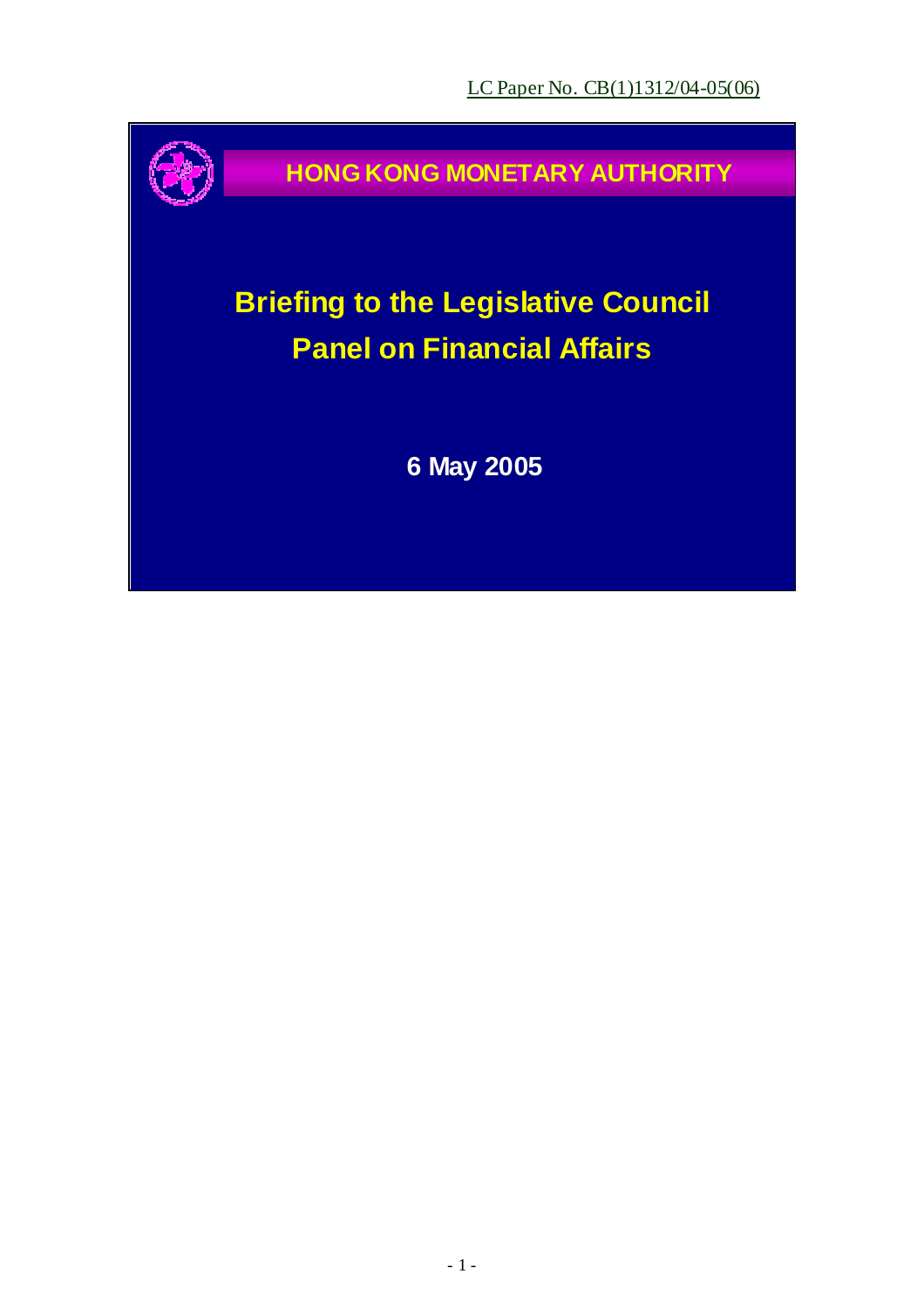

- The first part of the presentation w ill cover the key messages from the HKMA Annual Report 2004. Copies of the Report w ere sent to Members on 19 April.
- This w ill be follow ed by an update on the w ork of the HKMA in its key policy areas.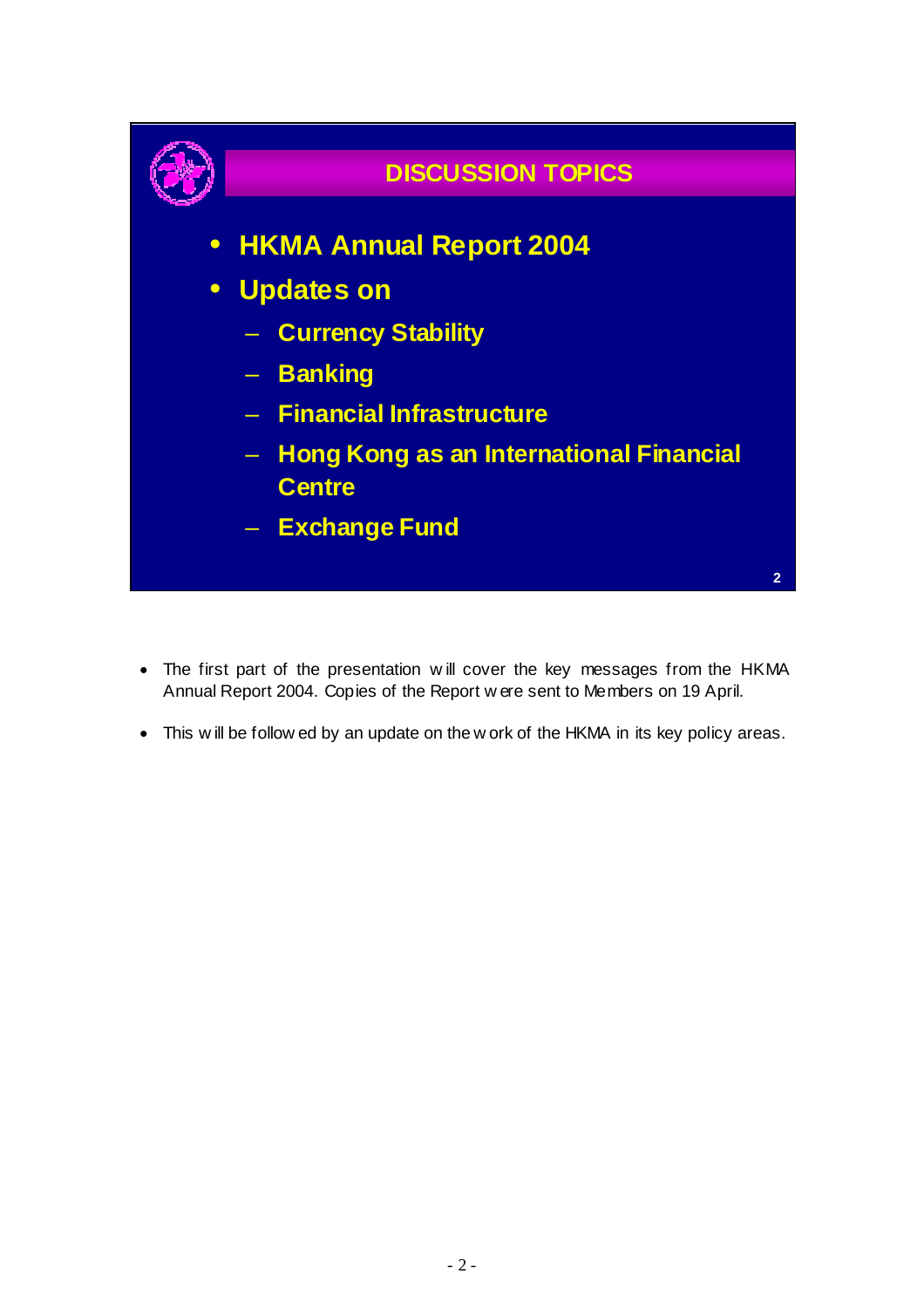# **3 HKMA ANNUAL REPORT 2004: HIGHLIGHTS (1) Monetary stability** • **monetary stability maintained despite** – **depreciation of the US dollar** – **market speculation about revaluation of renminbi** – **interest rate increases in the US** • **the exchange rate remained stable, with a modest strengthening in the fourth quarter to 7.7745 at the end of 2004**

- The Linked Exchange Rate system operated smoothly in 2004 despite the depreciation of the US dollar, market speculation about revaluation of the renminbi, and interest rate increases in the US. The exchange rate remained stable, w ith a modest strengthening in the fourth quarter to 7.7745 at the end of 2004.
- In response to changes in market conditions, the HKMA conducted a number of operations on both the strong side and the w eak side of the Link. The Convertibility Undertaking (CU) w as repeatedly triggered during the year. For the year as a w hole, the HKMA purchased a net total of \$16.6 billion w orth of Hong Kong dollars. As a result, the Aggregate Balance declined from \$29.5 billion to \$15.8 billion during the year.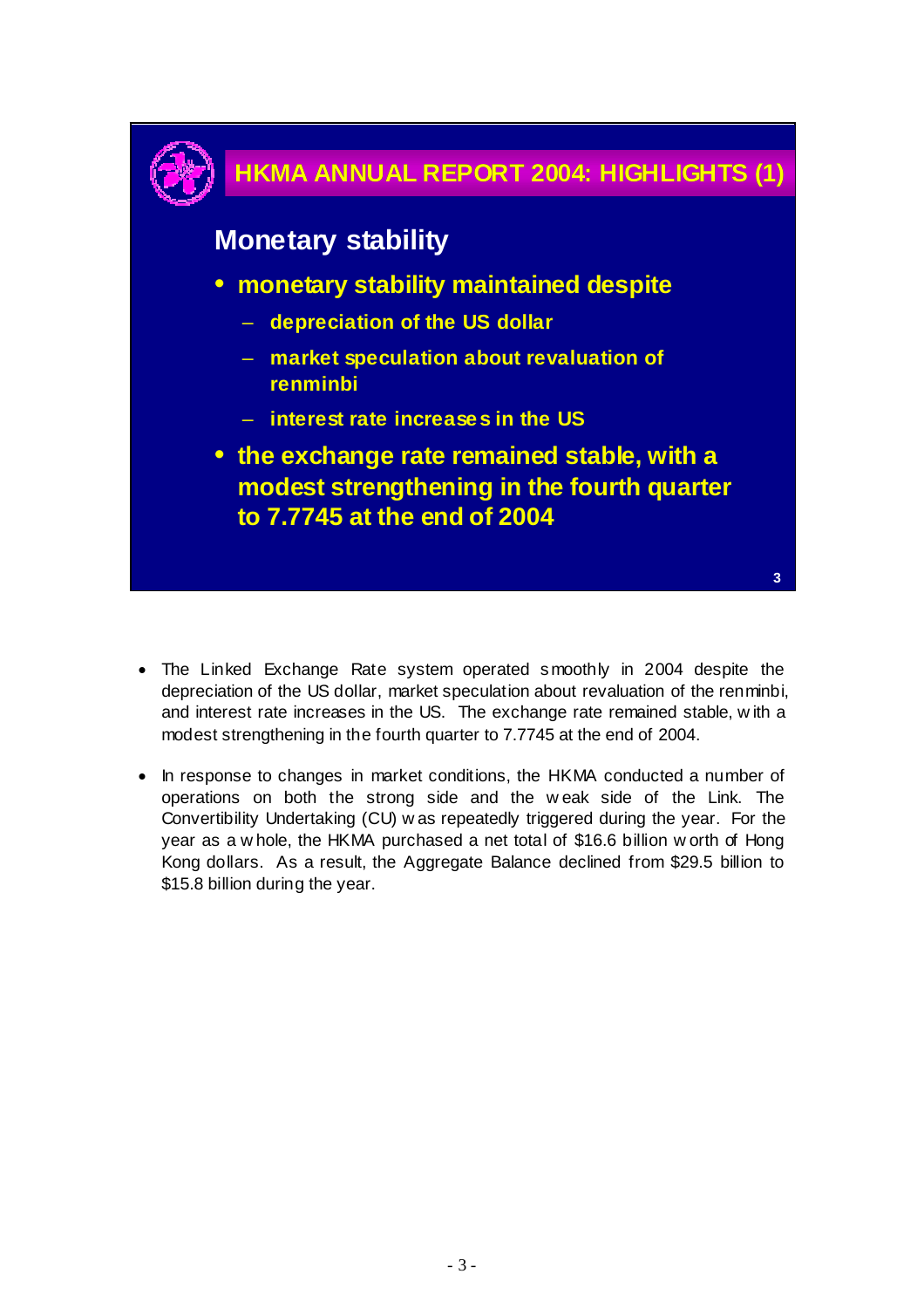

- Full implementation of risk-based supervisory approach in 2004 enabled the HKMA to use its resources more effectively according to the specific risk areas to which individual authorized institutions are exposed.
- In 2004 the HKMA continued to prepare for the implementation of Basel II and to improve the supervisory framew ork for preventing money laundering and terrorist financing. Basel II Consultative Group w as established to have regular discussion on implementation proposals and the HKMA briefed the Legislative Council Panel on Financial Affairs on the HKMA's plan.
- The Deposit Protection Scheme Ordinance w as enacted in May, and the Hong Kong Deposit Protection Board w as formed in July to oversee the project for establishing the Deposit Protection Scheme.
- The Commercial Credit Reference Agency w as launched in November. The scheme, w hich in the first stage covers credit data of non-listed companies w ith an annual turnover not exceeding \$50 million, has been operating smoothly since its inception on 1 November 2004.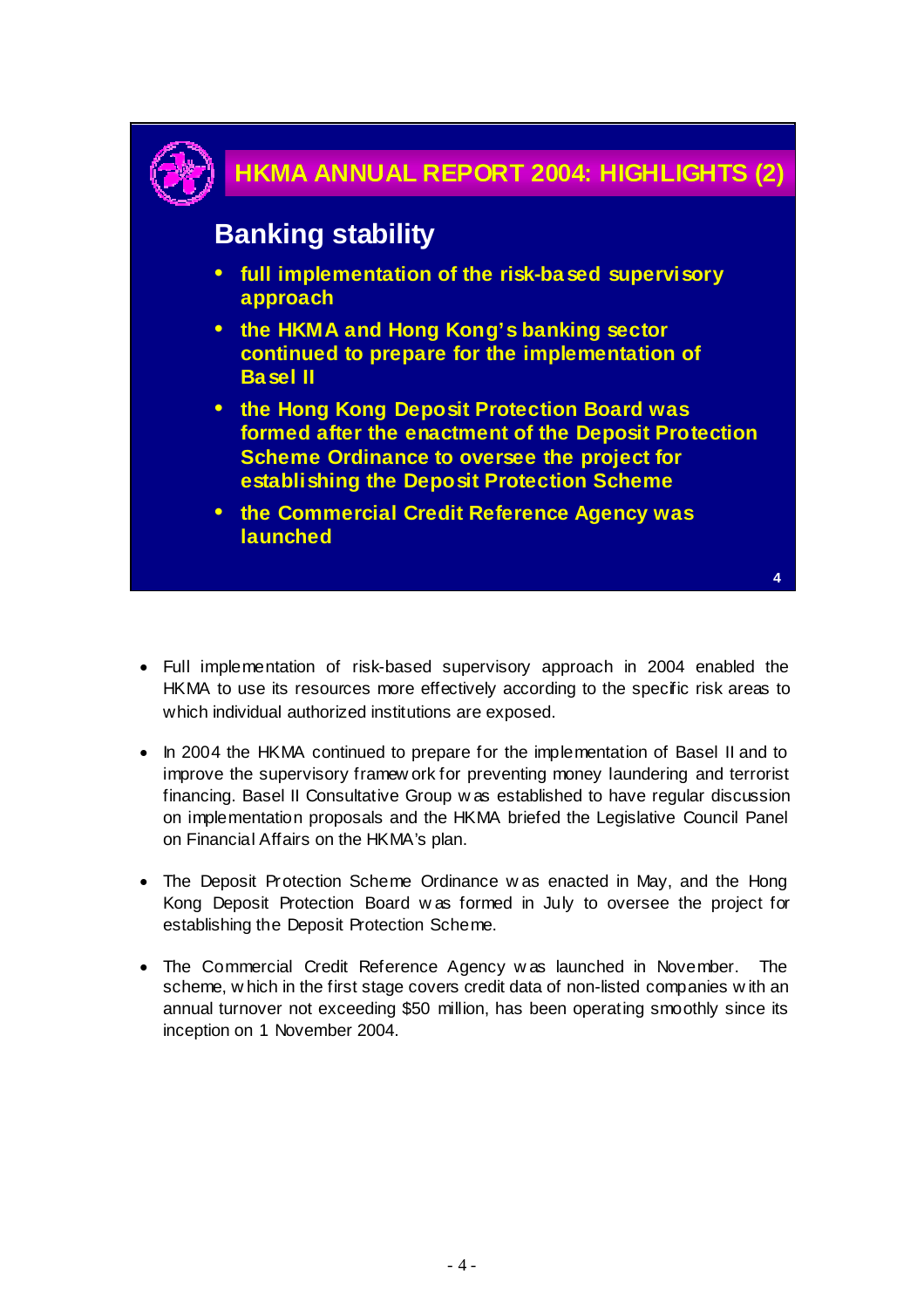

- In 2004 the new Clearing and Settlement Systems Ordinance came into force to further promote the safety and efficiency of clearing and settlement systems in Hong Kong.
- The CHATS Optimiser, a system mechanism that settles paper cheques and largevalue CHA TS payment simultaneously and in an offsetting manner, w as introduced to the Hong Kong dollar payment system in June 2004. CHATS Optimiser has been w idely used by banks. It helped to ease banks' liquidity pressure at times of large fund flows related to initial public offerings.
- The three note-issuing banks issued the remaining three denominations of the new series of Hong Kong banknotes (\$20, \$50 and \$1,000) in October 2004.
- The Treasury Markets Forum w as established among industry associations and market professionals in March 2004 to better co-ordinate efforts at raising the professionalism of practitioners and the overall competitiveness of treasury markets in Hong Kong.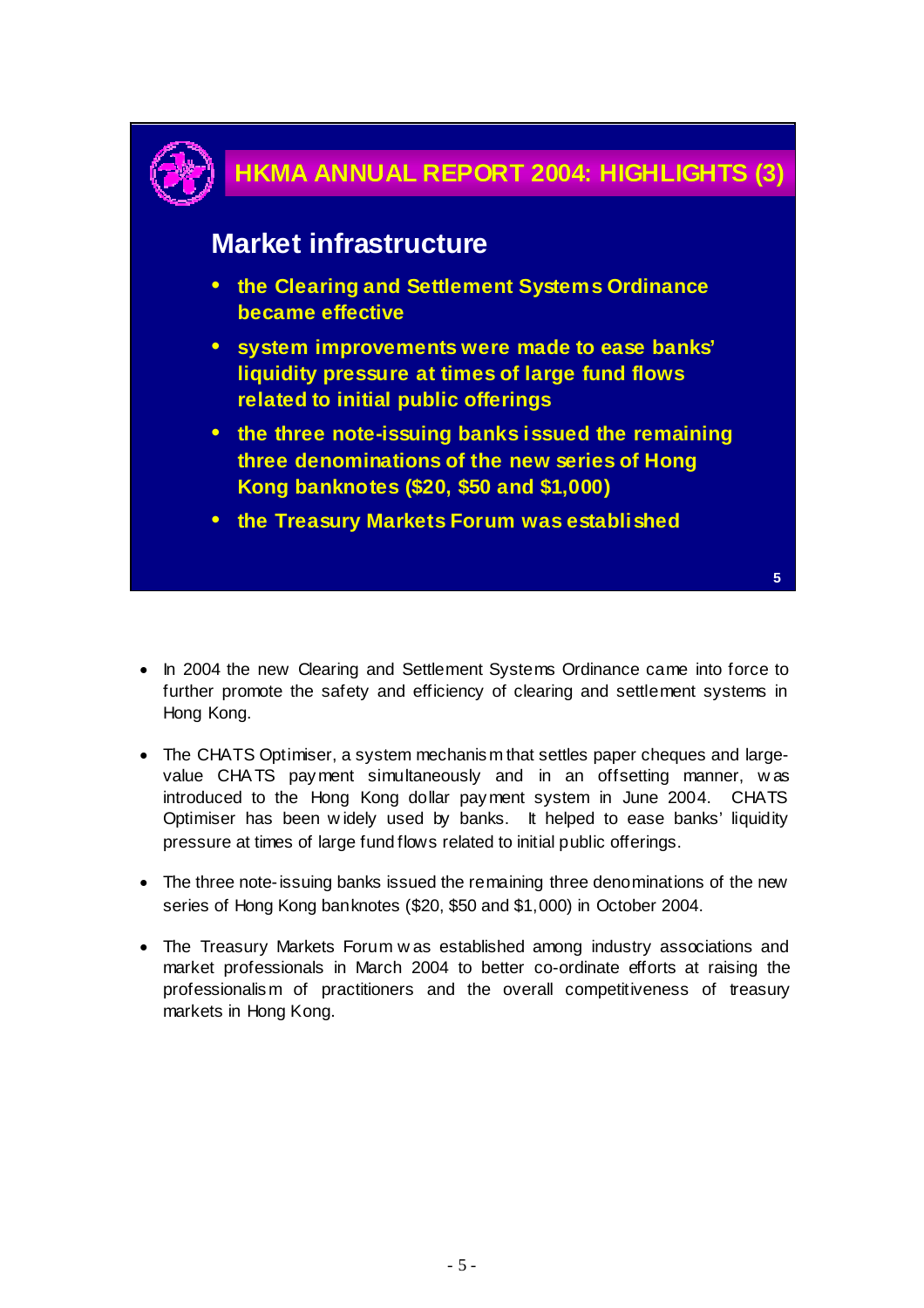## **HKMA ANNUAL REPORT 2004: HIGHLIGHTS (4)**

**Hong Kong as an International Financial Centre**

- **the launch of Asian Bond Fund 2 was announced**
- **renminbi services were introduced by banks in Hong Kong. Total outstanding renminbi deposits in Hong Kong exceed RMB12 billion yuan by the end of 2004**
- **adopted a more pro-active approach towards Hong Kong's international credit ratings: Standard & Poor's, Fitch Ratings, and Rating and Investment Information all upgraded their outlook on Hong Kong's sovereign rating from negative to stable**

**6**

• The HKMA led several initiatives to develop Hong Kong's role as an international financial centre. These included the launch of renminbi banking business in Hong Kong and the further development of the Asian Bond Fund (ABF2). ABF2 includes a Pan-Asian Bond Index Fund and eight single-market funds. It w ill be invested in by all 11 EMEA P central banks and w ill help promote the development of domestic and regional bond markets in Asia.

- Personal renminbi banking services w ere introduced in Hong Kong in February 2004. By the end of December 2004, the total amount of renminbi deposits outstanding reached RMB12.1 billion yuan.
- The HKMA has been playing a key role in the adoption of a more pro-active approach tow ards Hong Kong's international credit ratings. Betw een April and June 2004, Standard & Poor's, Fitch Ratings, and Rating and Investment Information all upgraded their outlook on Hong Kong's sovereign rating from negative to stable.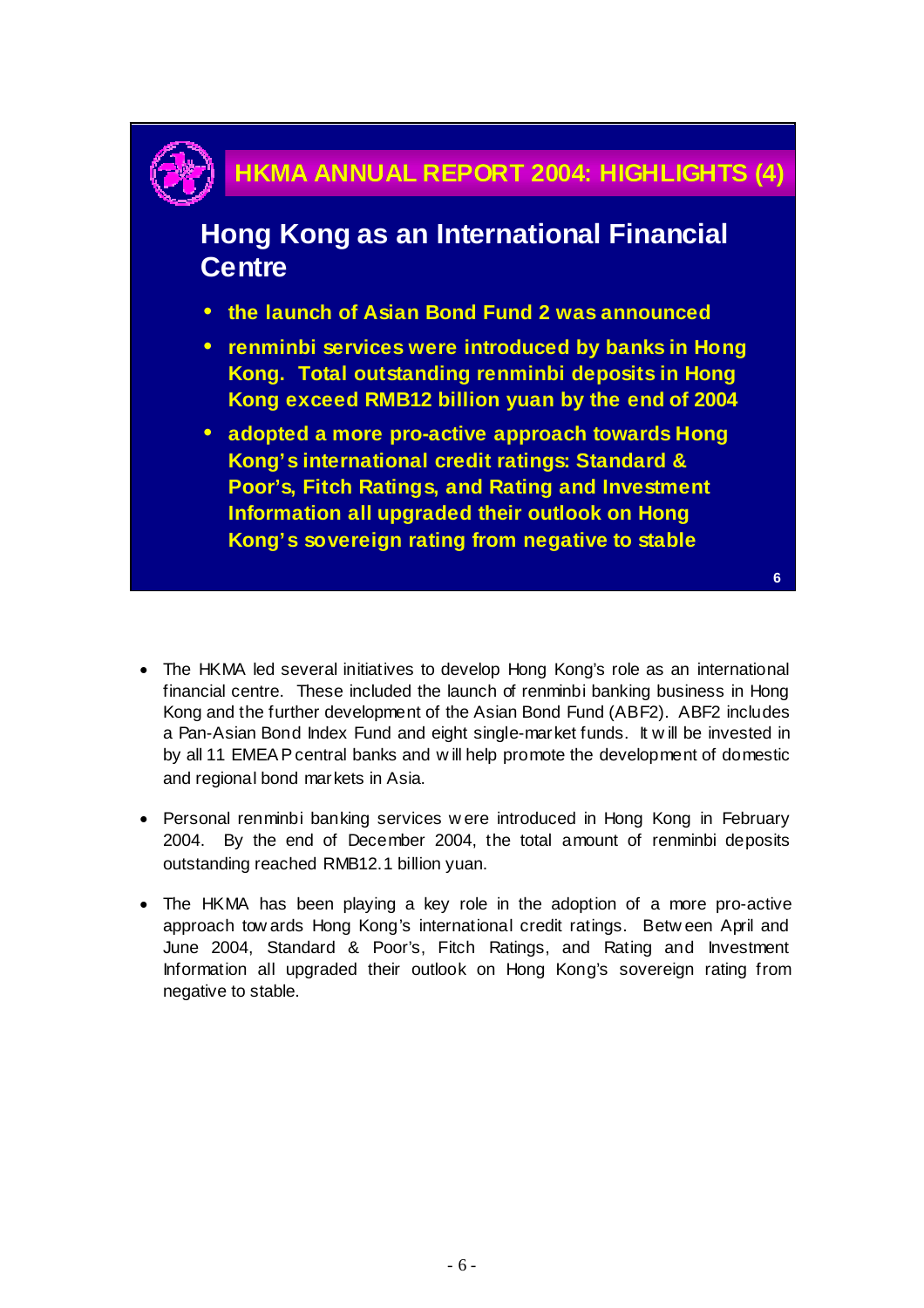

- Despite considerable volatility in the bond, equity and currency markets, the Exchange Fund achieved an investment return of \$56.7 billion or 5.7% in 2004, which was in line w ith the return on its benchmark.
- In 2004 the Exchange Fund recorded income from bonds of \$25 billion, \$12 billion from Hong Kong equities, \$11.2 billion from foreign equities and \$8.5 billion from foreign exchange gains.
- Under the sharing arrangement, investment return on the fiscal reserves amounted to \$14.5 billion, w hich exceeded the amount budgeted (\$12.3 billion) in the fiscal year 2004-5. In four out of the past seven years in w hich the sharing arrangement has been in place, the actual investment return on the fiscal reserves exceeded the amount budgeted for.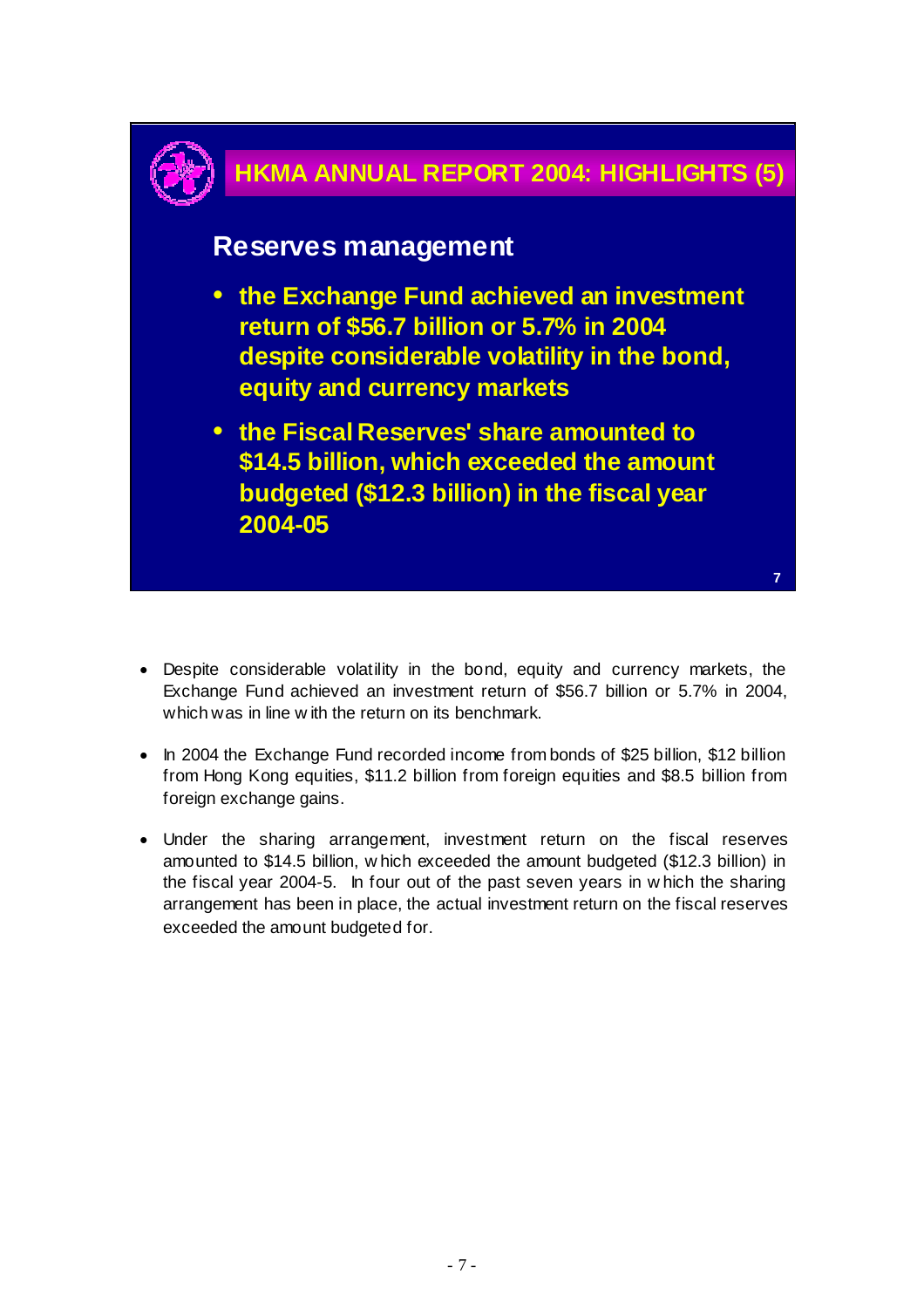

- The Governance Sub-Committee of EFAC has review ed the disclosure of information on the HKMA's operating expenditure. The Sub-Committee's recommendations for greater disclosure have been approved by the Financial Secretary on the advice of EFA C. The recommendations take into account the governance arrangements for the HKMA, practices among other central banking institutions, and the practices of private and public-sector organisations in Hong Kong.
- The Sub-Committee's recommendations are:

(a) inclusion in the Exchange Fund Accounts of a breakdow n of the HKMA's operating expenses for the past year (similar to the breakdow n provided separately to the Panel last year);

(b) disclosure in the Annual Report, w ith a breakdow n similar to that for (a), of the budgeted administrative expenditure for the current year; and

(c) disclose in the Annual Report of the staff establishment and strength of the HKMA by department: this is an enhanced version of the table provided separately to the Panel last year, now includes a breakdow n between senior staff and other staff.

• These details w ill continue to be included in future annual reports. The Governance Sub-Committee w ill continue to keep disclosure arrangements under review .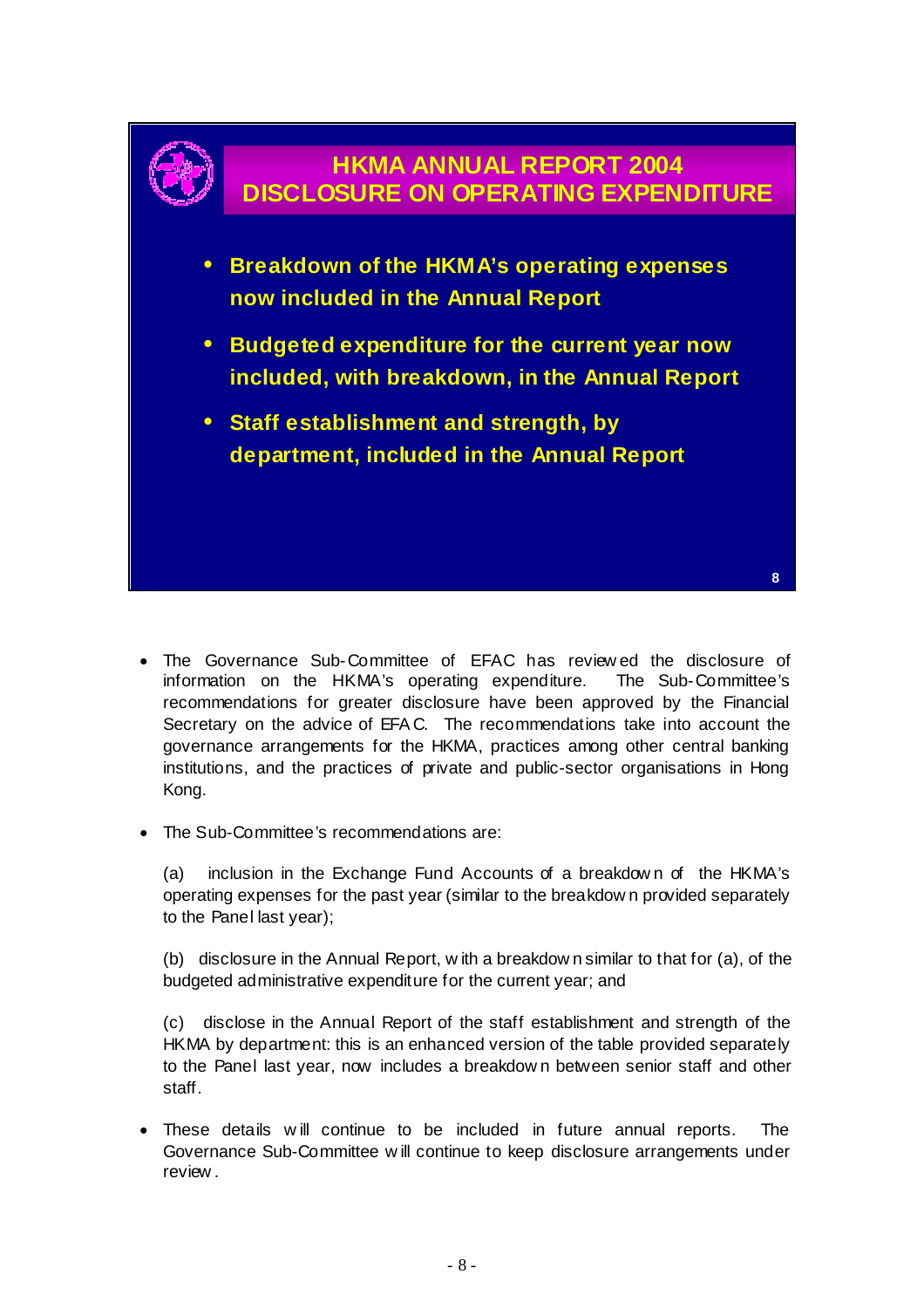|                                                                                                                    | (2004 AND 2005 BUDGETED) |                       |                        |  |  |
|--------------------------------------------------------------------------------------------------------------------|--------------------------|-----------------------|------------------------|--|--|
| <b>HK\$ million</b>                                                                                                | 2004<br>Budget*          | 2004<br><b>Actual</b> | 2005<br><b>Budget*</b> |  |  |
| <b>Staff Costs</b>                                                                                                 | 474                      |                       | 490                    |  |  |
| - Salaries and other staff costs                                                                                   |                          | 421                   |                        |  |  |
| - Retirement benefit costs                                                                                         |                          | 25                    |                        |  |  |
| Premises and equipment expenses                                                                                    |                          |                       |                        |  |  |
| - Operating lease charges                                                                                          | 11                       | 10                    | 5                      |  |  |
| - Other premises expenses                                                                                          | 37                       | 33                    | 31                     |  |  |
| (including utility charges and management fees)                                                                    |                          |                       |                        |  |  |
| General operating costs                                                                                            |                          |                       |                        |  |  |
| - Maintenan ce of office and computer equipment                                                                    | 31                       | 30                    | 27                     |  |  |
| - Financial information and communication services<br>(including trading, dealing terminals and data link charges) | 28                       | 27                    | 30                     |  |  |
| - Ext ern al relation s<br>(including internation al meetings)                                                     | 14                       | 13                    | 15                     |  |  |
| - Profession al and other services<br>(including service fees for operating the interbank payment system)          | 39                       | 35                    | 26                     |  |  |
| - Train ing                                                                                                        | 5                        | 4                     | 5                      |  |  |
| - Others                                                                                                           | 15 <sub>15</sub>         | 10                    | 14                     |  |  |
| <b>TOTAL</b>                                                                                                       | 654                      | 608                   | 643                    |  |  |

- Breakdow n of budgeted administrative expenditure for the current year now included in the Annual Report (page 132 of the Annual Report). The HKMA w ill continue to disclose the current year's administrative budget in future Annual Reports.
- Depreciation charge is included in the Accounts but not in the budget.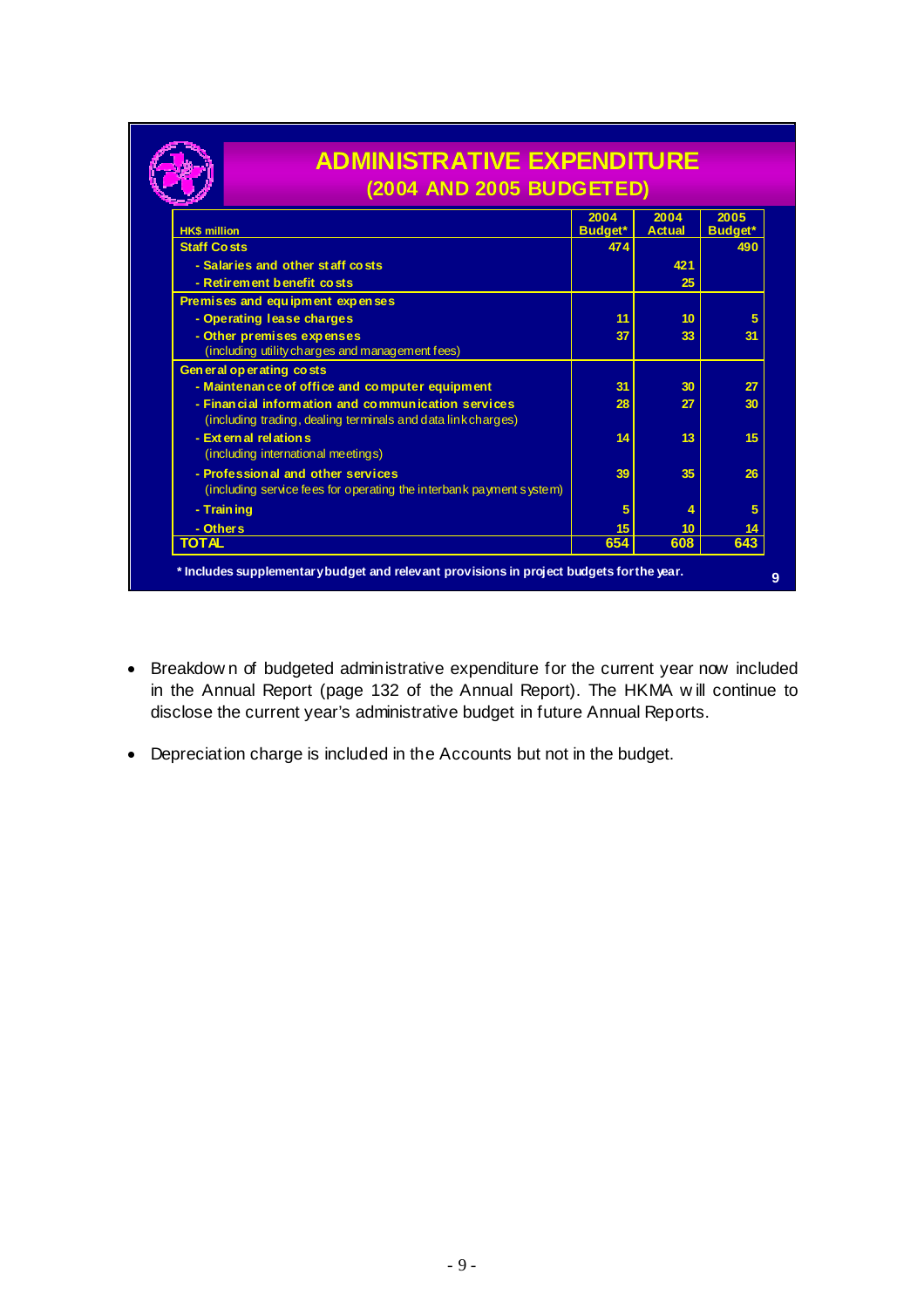

### **UPDATE OF PROGRESS IN KEY FUNCTIONS AND RESPONSIBILITIES**

- **Currency Stability**
- **Banking**
- **Financial Infrastructure**
- **Hong Kong as an International Financial Centre**
- **Exchange Fund**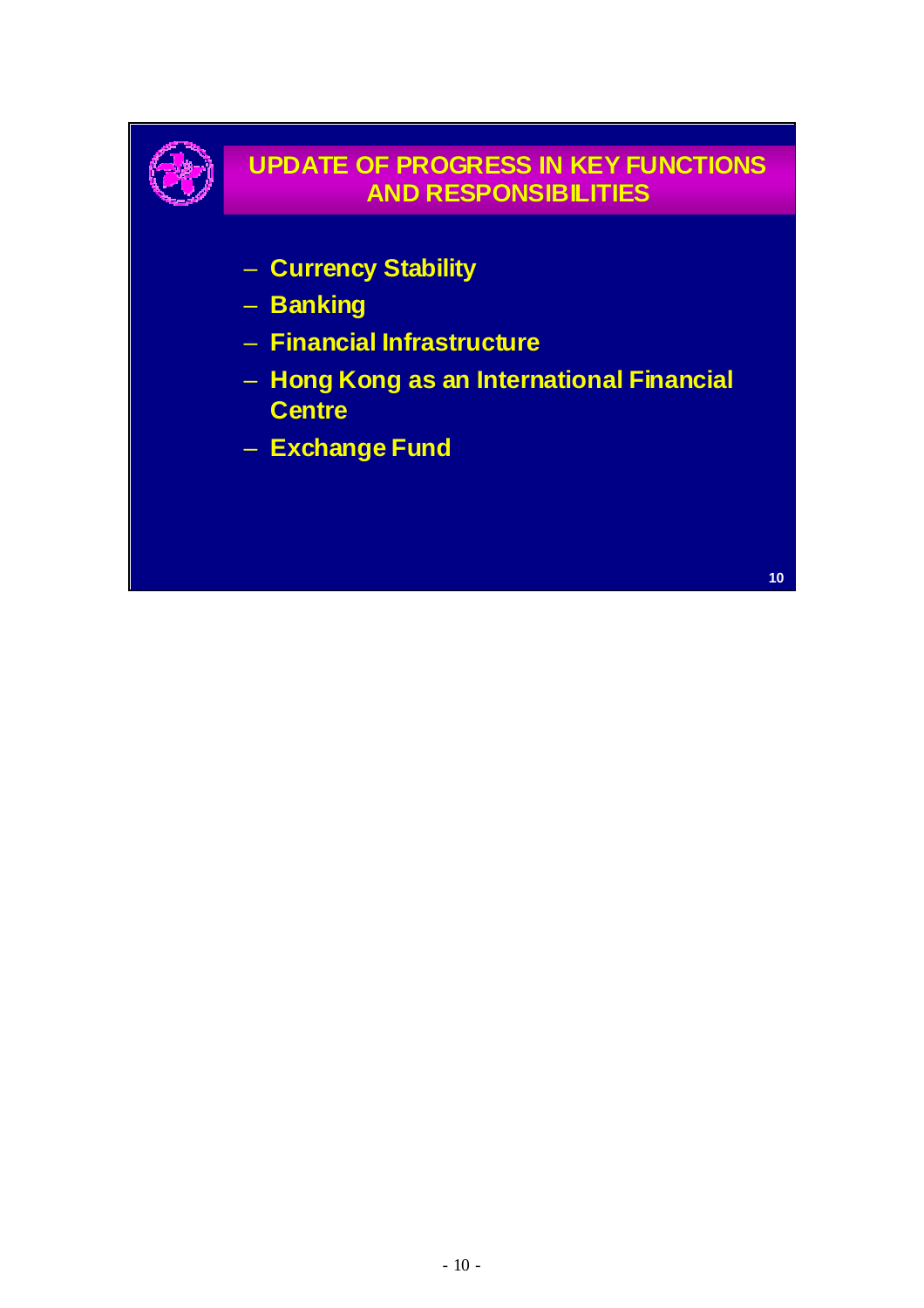

- The effects of the repeated episodes of capital inflow and pressure for the Hong Kong dollar to strengthen, w hich started in 2003 Q3, linger on as market attention on the RMB grows.
- The Currency Board System functioned reasonably well, w ith the interest rate differential in time reversing the capital inflow and triggering the w eak-side Convertibility Undertaking. The situation has not, how ever, returned entirely to normal, and relatively easy monetary conditions continue to prevail.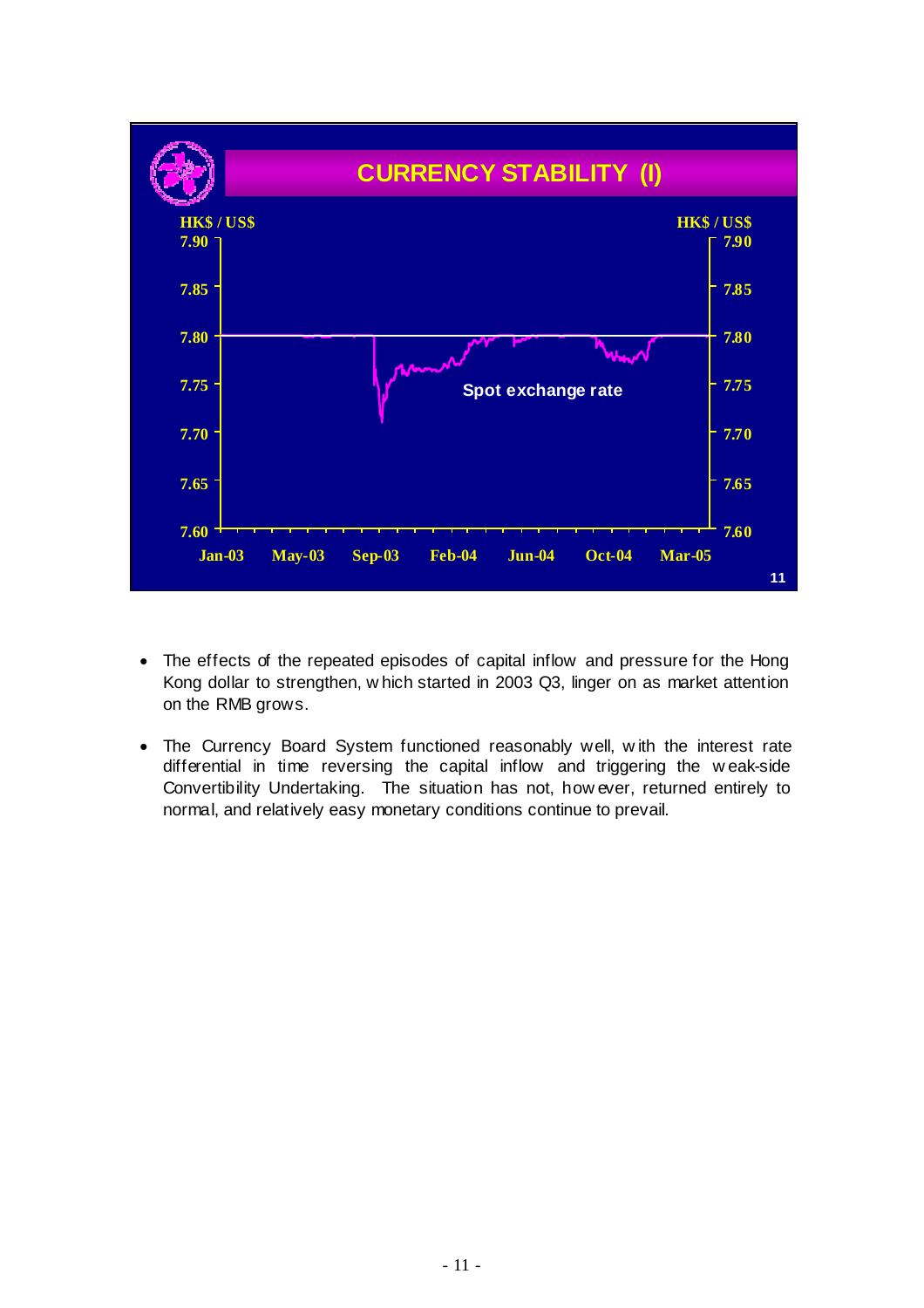

- In 2004 Q4, the sales of Hong Kong dollars by the HKMA follow ing renewed upw ard pressure on the Hong Kong dollar led to a rise in the Aggregate Balance to \$15.8 billion on 10 December 2004.
- Earlier this year, market expectation on revaluation of renminbi had moderated and the CU w as triggered again as a result of arbitrage activities to take advantage of the interest rate differential betw een the US dollar and the Hong Kong dollar. As a result, the Aggregate Balance declined to \$3.8 billion on 20 April. This is still in multiples of the normal level of less than \$1 billion necessary to effect smooth payment and settlement among the banks.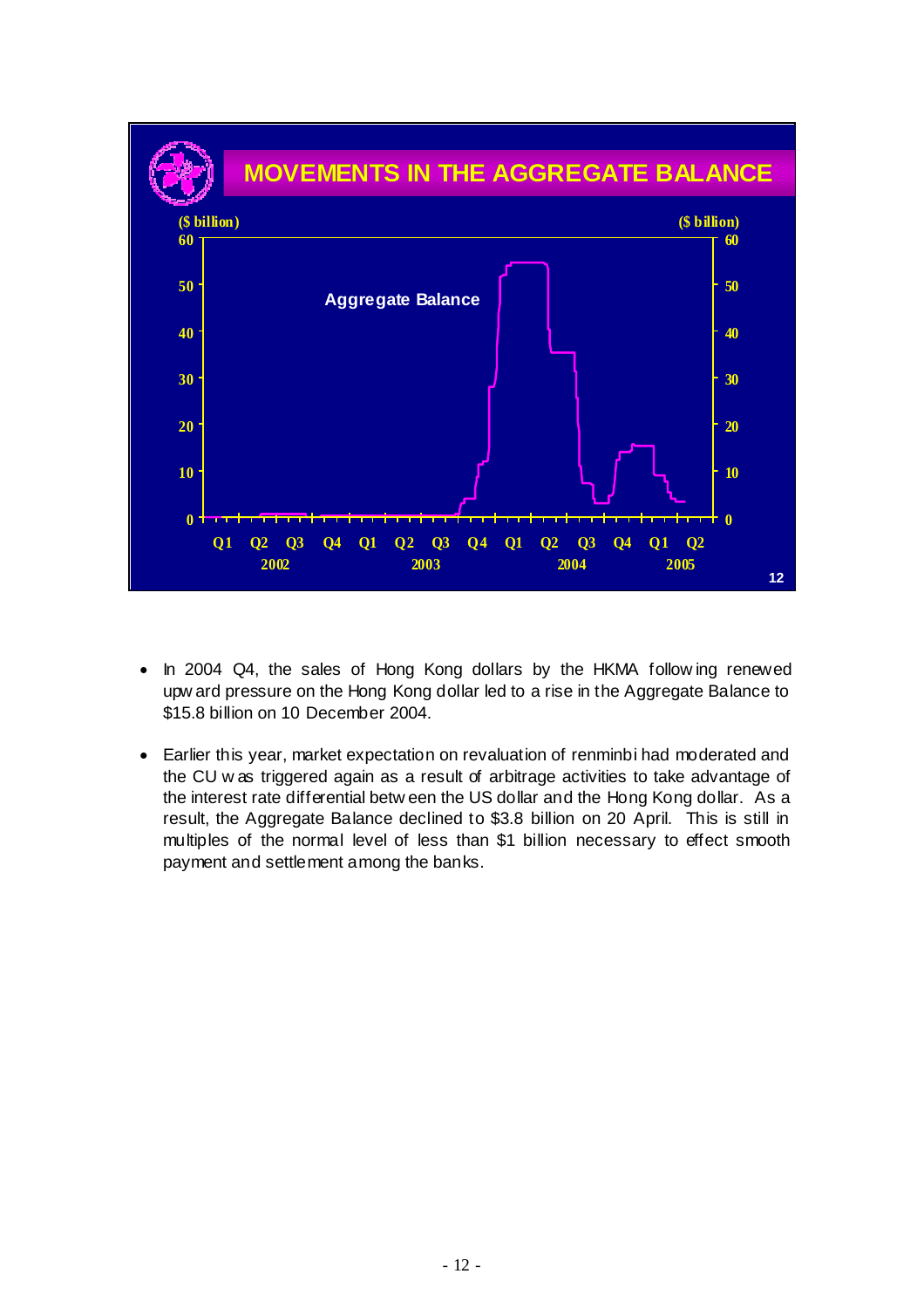

- Hong Kong dollar interbank interest rates (HIBOR) stayed below their US dollar counterparts during most of the fourth quarter of 2004, particularly the short-term money.
- Overnight HIBOR stayed close to zero betw een October and mid-November 2004, but rose for a brief period of time betw een mid-November and mid-December 2004 because of increased liquidity demand associated w ith equity IPOs. Thereafter, overnight interest rates eased back to near-zero levels tow ards the end of December 2004.
- The CU w as then triggered a number of times and the Aggregate Balance contracted accordingly, and interest rates began to climb in early 2005. This has significantly reduced the gap betw een overnight HIBOR and LIBOR.
- A significant gap, how ever, still exists as expectation on a change to the RMB exchange rate regime affects market sentiment.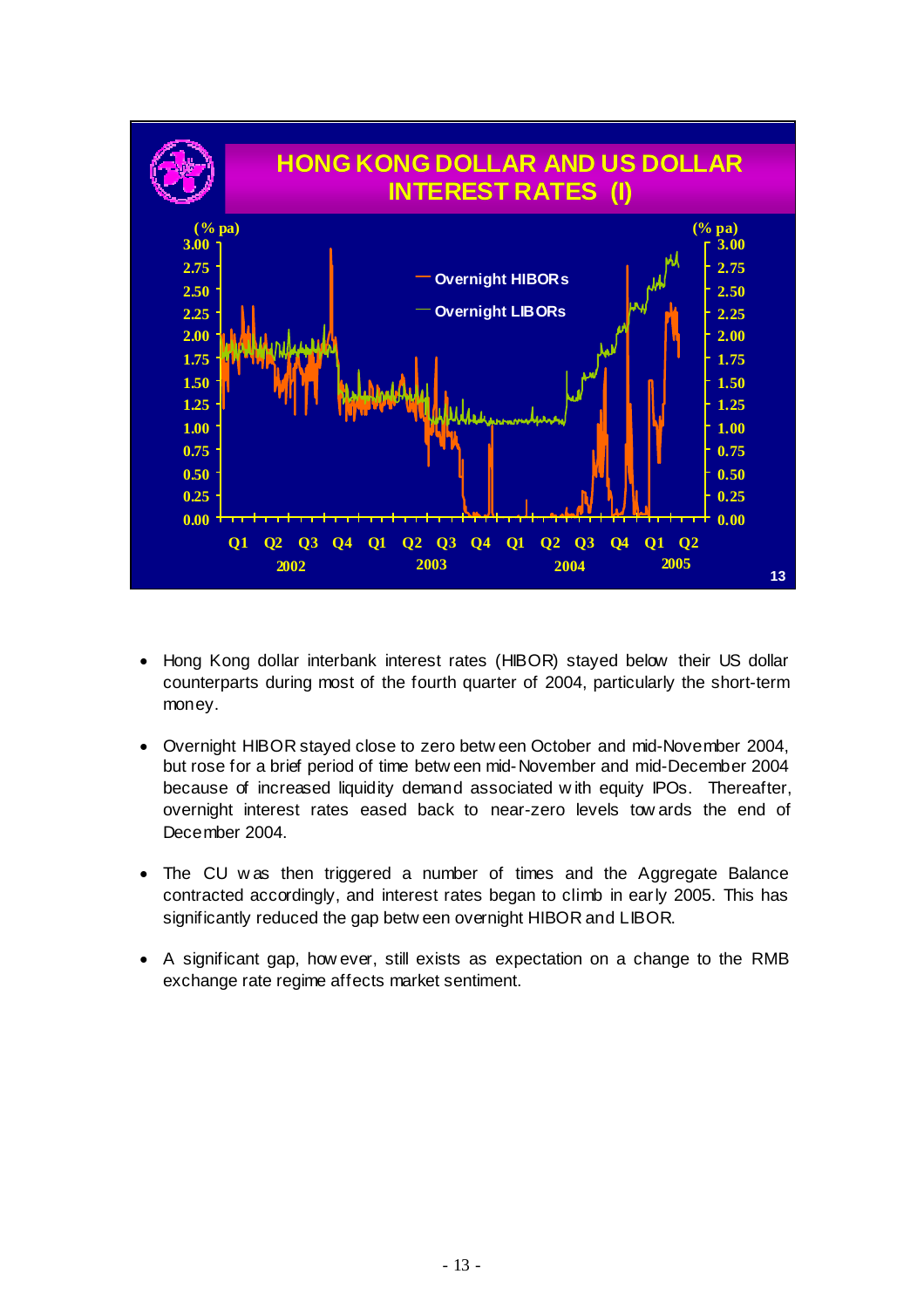

• Other short-term HIBORs also rose, gradually but not quite entirely closing the interest rate differential betw een Hong Kong dollar and US dollar.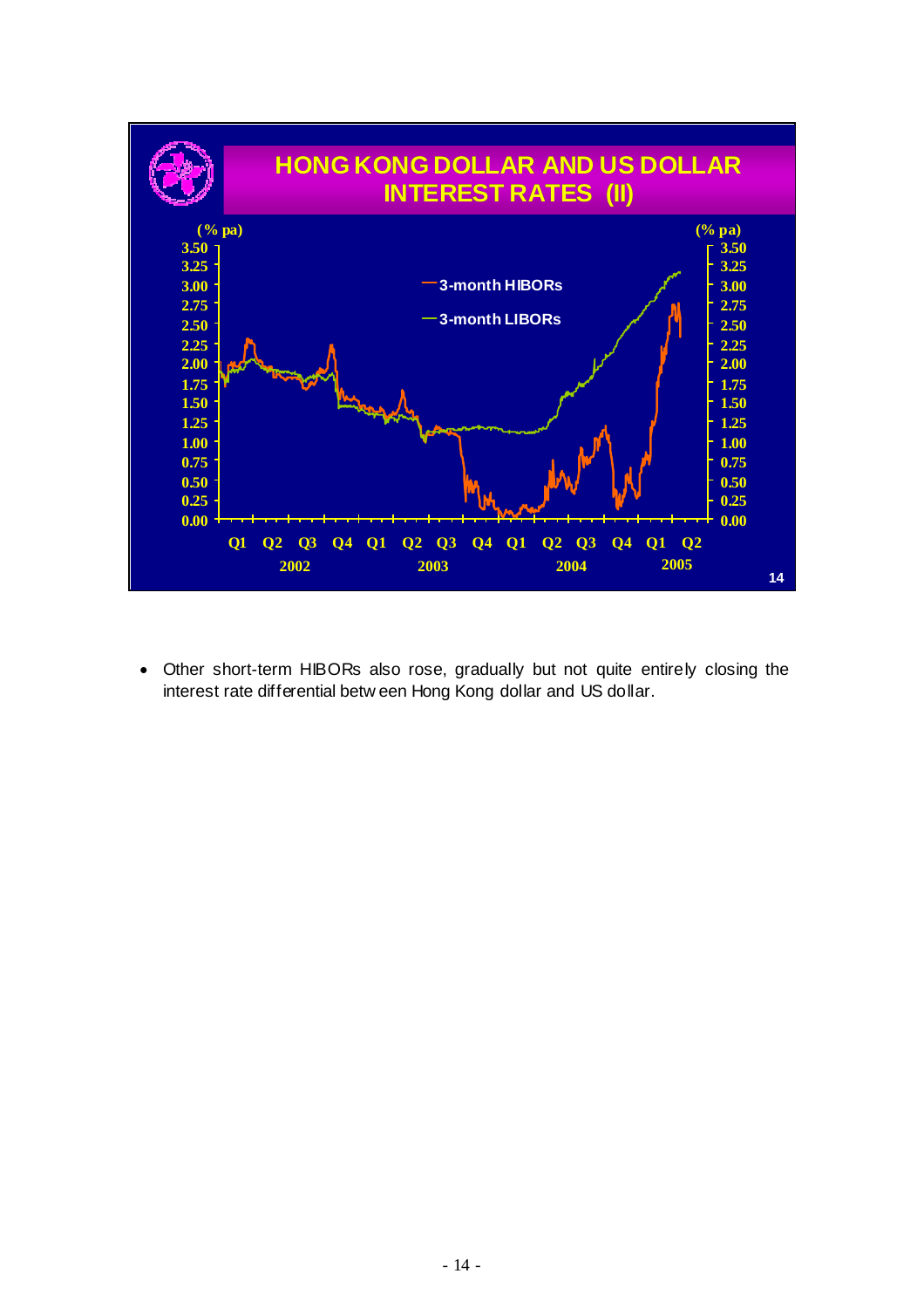

• Overall, the Hong Kong dollar forw ard market has remained calm by historical standards, although the marked shift of expectation from w eakness to strength has persisted.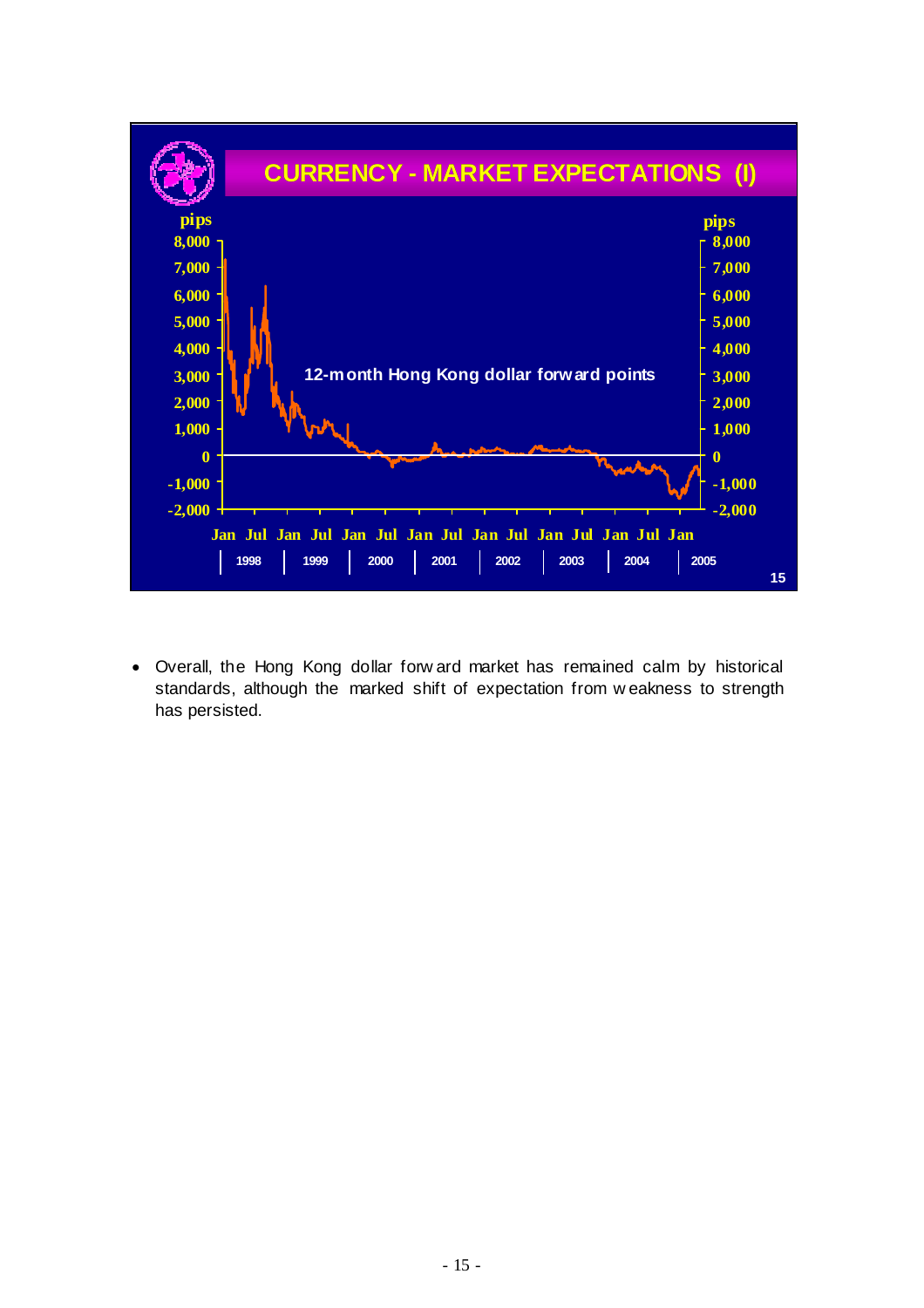

- The 12-month forw ard points remained in discount throughout 2004. The forw ard discount w idened markedly in 2004 Q4, reaching 1,650 pips at the end of 2004 given renew ed speculation about revaluation of the renminbi.
- During the first few months of 2005, the 12-month forward discount narrowed markedly (to 750 pips on 20 April 2005), in line w ith the narrow ing of the gap betw een HIBOR and LIBOR.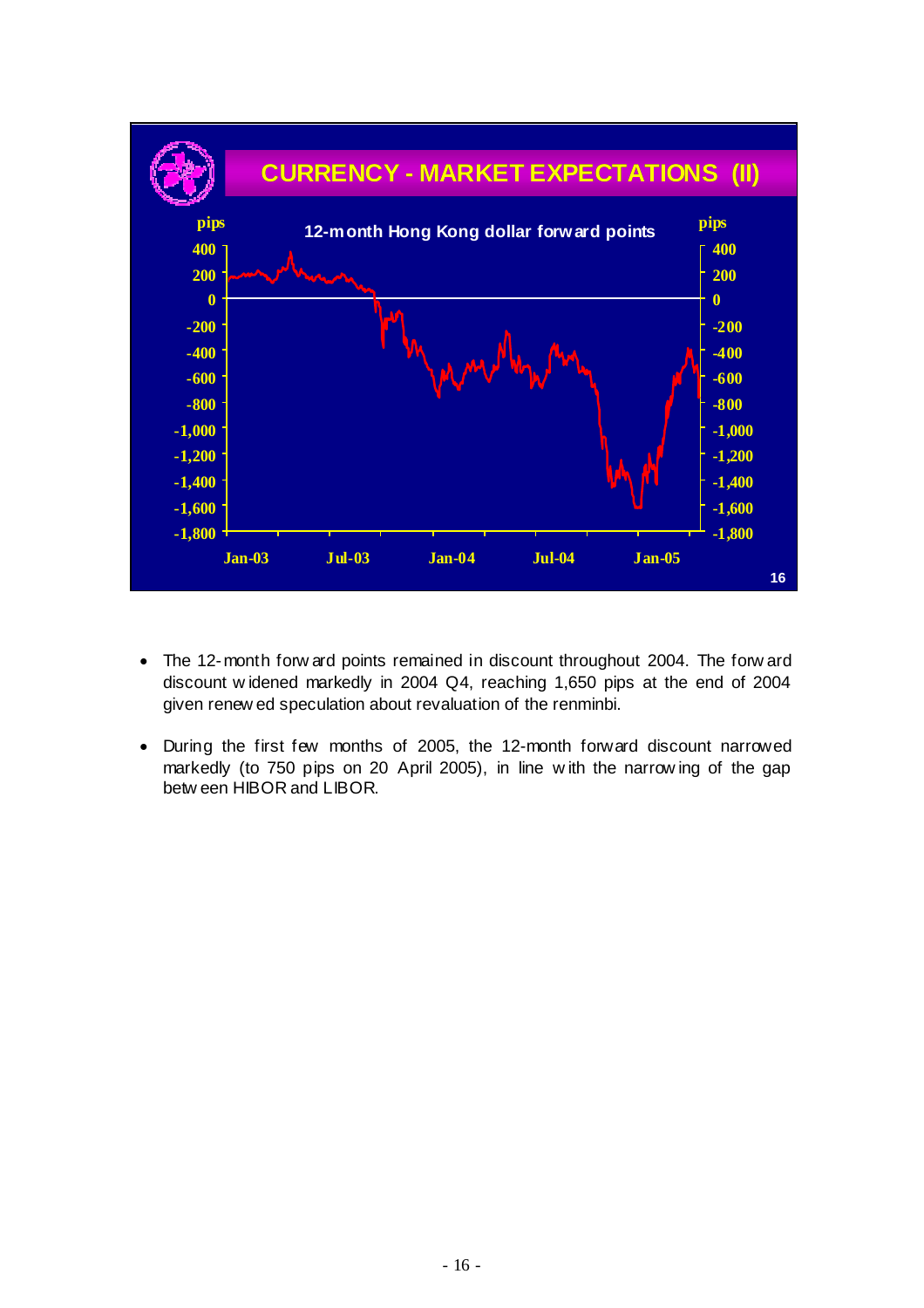

- The Fed funds target rate in the US w as raised by seven times by a total of 175 basis points betw een June 2004 and March 2005. Market generally expects the increasing trend to continue, although it is not clear at w hat "normal" interest rate level this w ill stop.
- The process of HIBOR catching up w ith LIBOR has been quite sharp (see page 13 and 14). The higher HIBOR has exerted upw ard pressure on the prime rates and savings deposit rates of banks.
- Domestic monetary conditions w ill continue to be affected by two factors pulling in different directions: the trend of higher US interest rates and a possible RMB exchange rate regime change. Volatility is expected and overshooting in interest rate adjustment is possible. Banks need to manage interest rate risks. Borrowers should also bew are.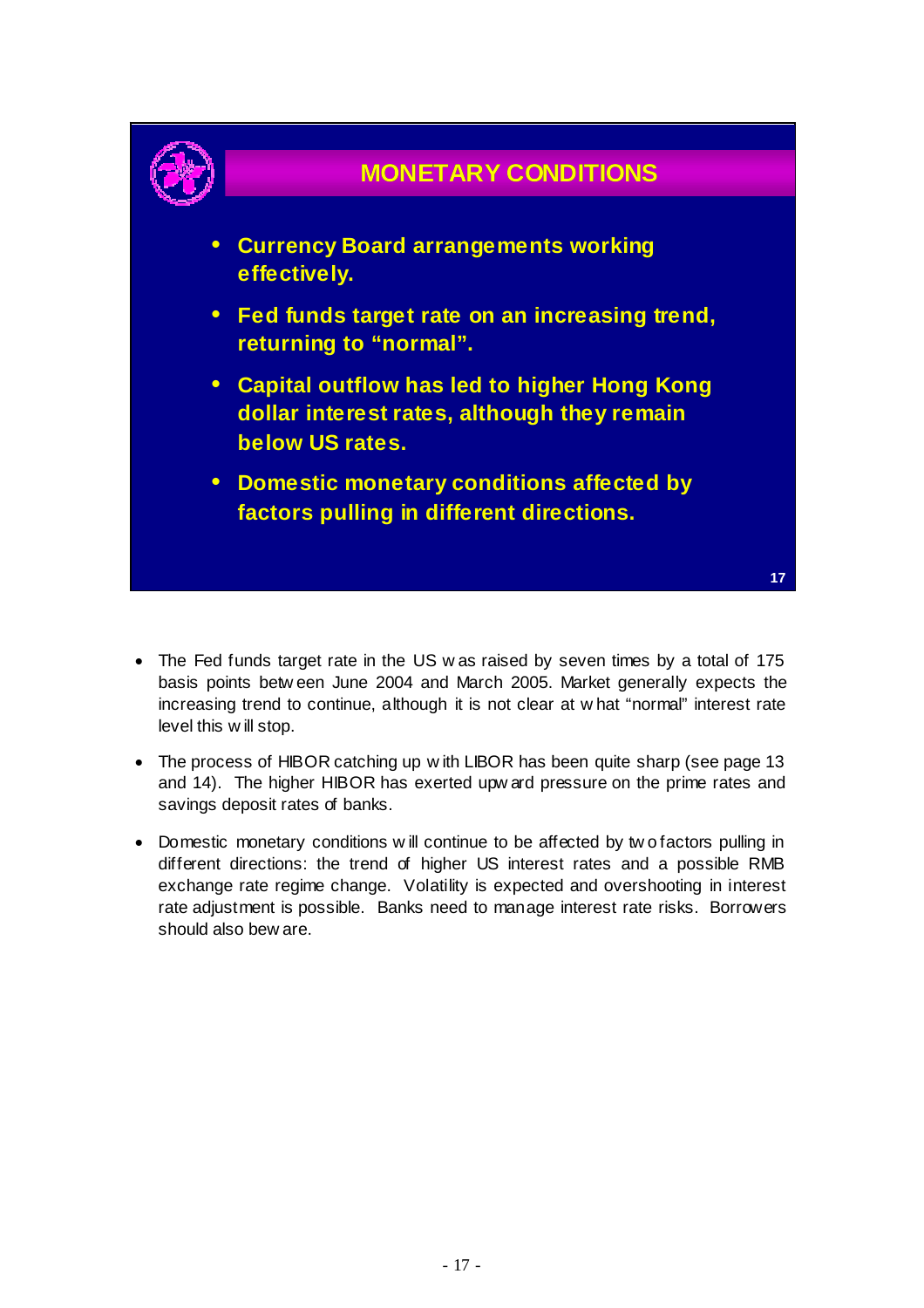

- **Global and regional economy:** The geographical pattern of global growth in the final quarter of 2004 remained unbalanced. Real GDP growth continued to be solid in the US and non-Japan Asia (induding Mainland China), but dedined in the euro area and was virtually flat in Japan. Highfrequency indicators for the euro area and Japan point to a mild recovery at the start of the year.
- **Oil prices:** Oil prices remain volatile. West Texas Intermediate oil prices hit an all-time nominal high of US\$57 per barrel at the beginning of April, before falling back towards the middle of this month. Futures contracts suggest that oil prices will remain high at US\$56 by the end of this year.
- **External imbalances:** The US current account deficit continued to widen, reaching 6.3% of GDP in the fourth quarter of 2004 (and 5.7% for 2004 as a whole). Despite this, the US dollar has strengthened by 2% since mid-March, supported by higher interest rate differentials between the US, the euro area and Japan. The risk of a disorderly decline in the US dollar exchange rate (and associated disruption to global financial markets) is judged to be low, but cannot be ruled out.
- **Interest rates:** The FOMC raised the federal funds target rate by 25 basis points to 2.75% in late March, the seventh increase since last June. The accompanying statement mentioned the Committee's rising concern about inflation, increasing market expectations of a more aggressive pace of monetary tightening in the US. Futures contracts indicate that market participants expected interest rates to reach 4% by the end of this year.
- **RMB exchange rate:** Strong economic data for Mainland China in the first two months of the year has renewed fears about overheating pressures and increased speculation in financial markets about a change in the renminbi exchange rate regime. The one-year non-deliverable forward rate fell to 7.93 RMB/USD, implying a 4-5% expected appreciation over the next twelve months.
- **Geo-political conflicts:** unpredictable; considerable tensions here and there.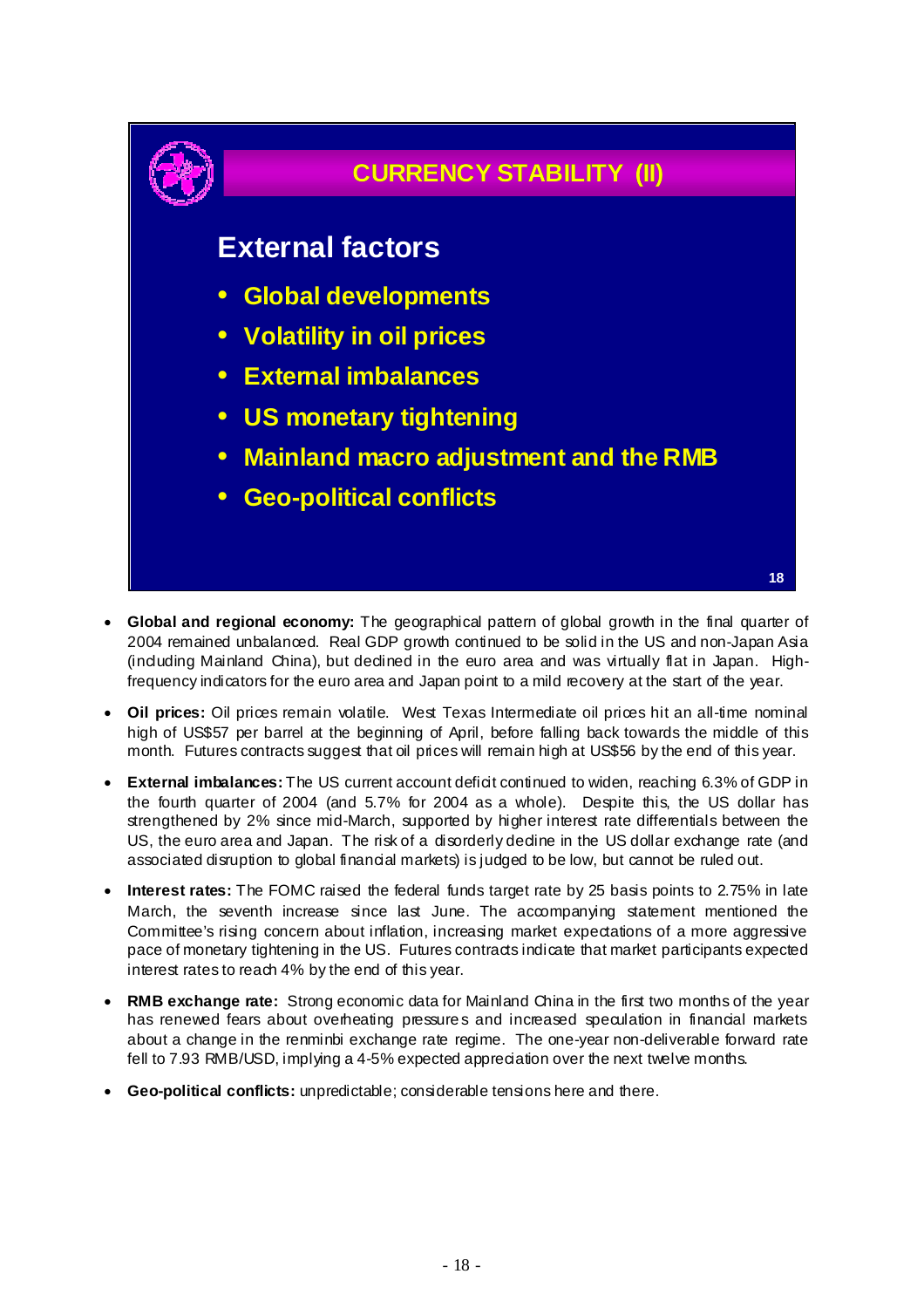

- The latest data suggest that economic grow th on the Mainland remained strong in 2005 Q1, and w as broadly based.
- Real GDP grow th expanded at a year-on-year rate of 9.5% in Q1, about the pace as in 2004 Q4. Industrial output accelerated to 16.2% year-on-year in 2005 Q1, the highest since 2004 Q2.
- Grow th in fixed asset investment continued to be robust, increasing to 25.3% in 2005 Q1 from 23.6% in 2004 Q4. The rapid grow th in fixed asset investment is still a risk to economic stability. Meanw hile, consumption demand has remained robust, and external demand has also expanded markedly.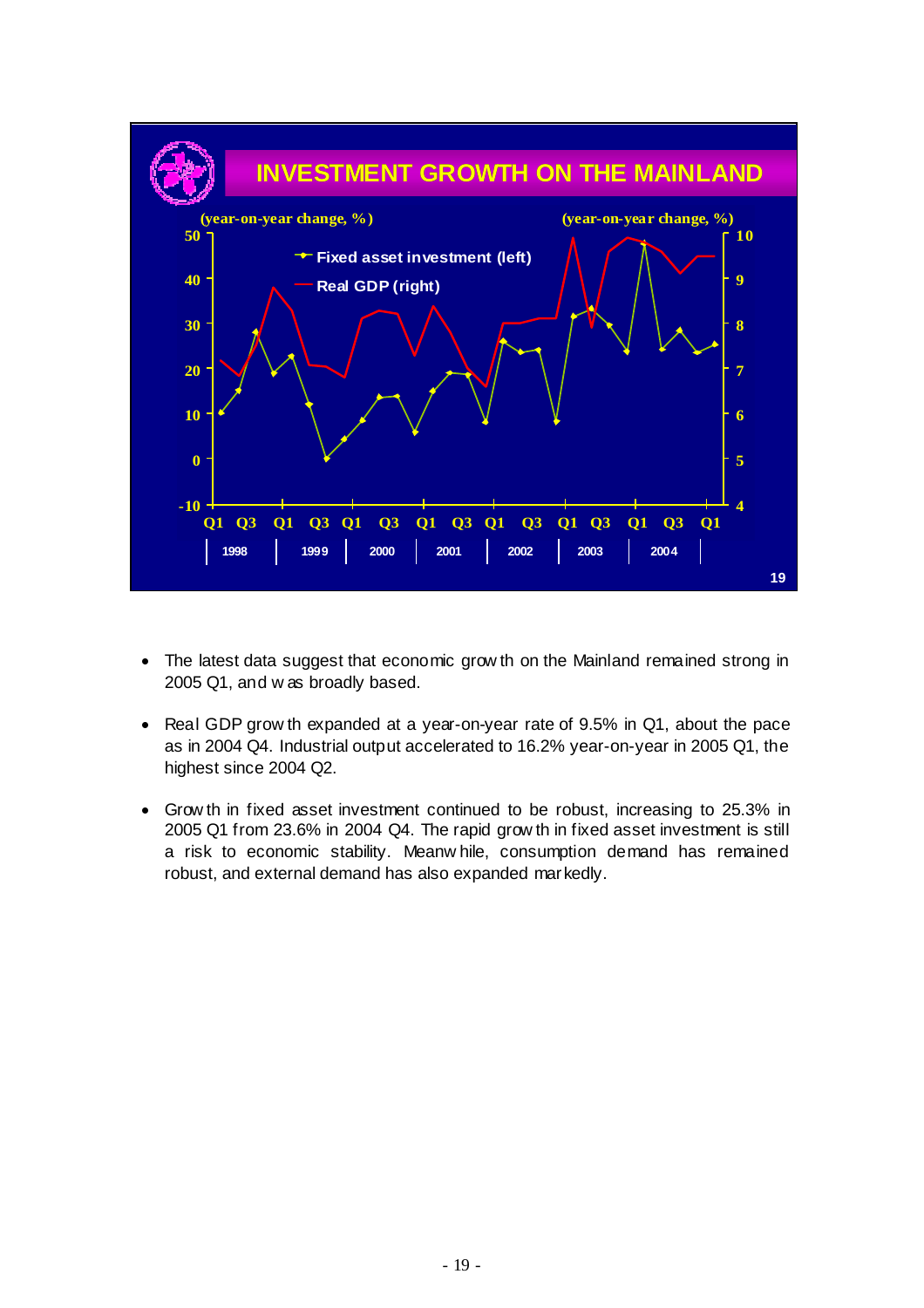

- On a year-on-year comparison, money and loan grow th declined slightly in 2005 Q1. Broad money M2 registered a 14% year-on-year growth, compared to 14.6% in 2004 Q4. Loan grow th decelerated to 13% in Q1, the low est in two years. This shows the credit aggregates are broadly under control.
- Rapid credit expansion and fast residential property price appreciation in selected cities prompted the PBoC to raise the required dow n-payment on house purchases from 20% to 30%, and the effective mortgage rate by 20 basis points in March.
- Overall, the recent data suggest that the Mainland economy continued to grow strongly. Looking ahead, inflation pressures could pick up. Demand pressure could persist, or even intensify. We shall continue to w atch developments closely, particularly for any change in the exchange rate policy that could have an impact on monetary stability in Hong Kong.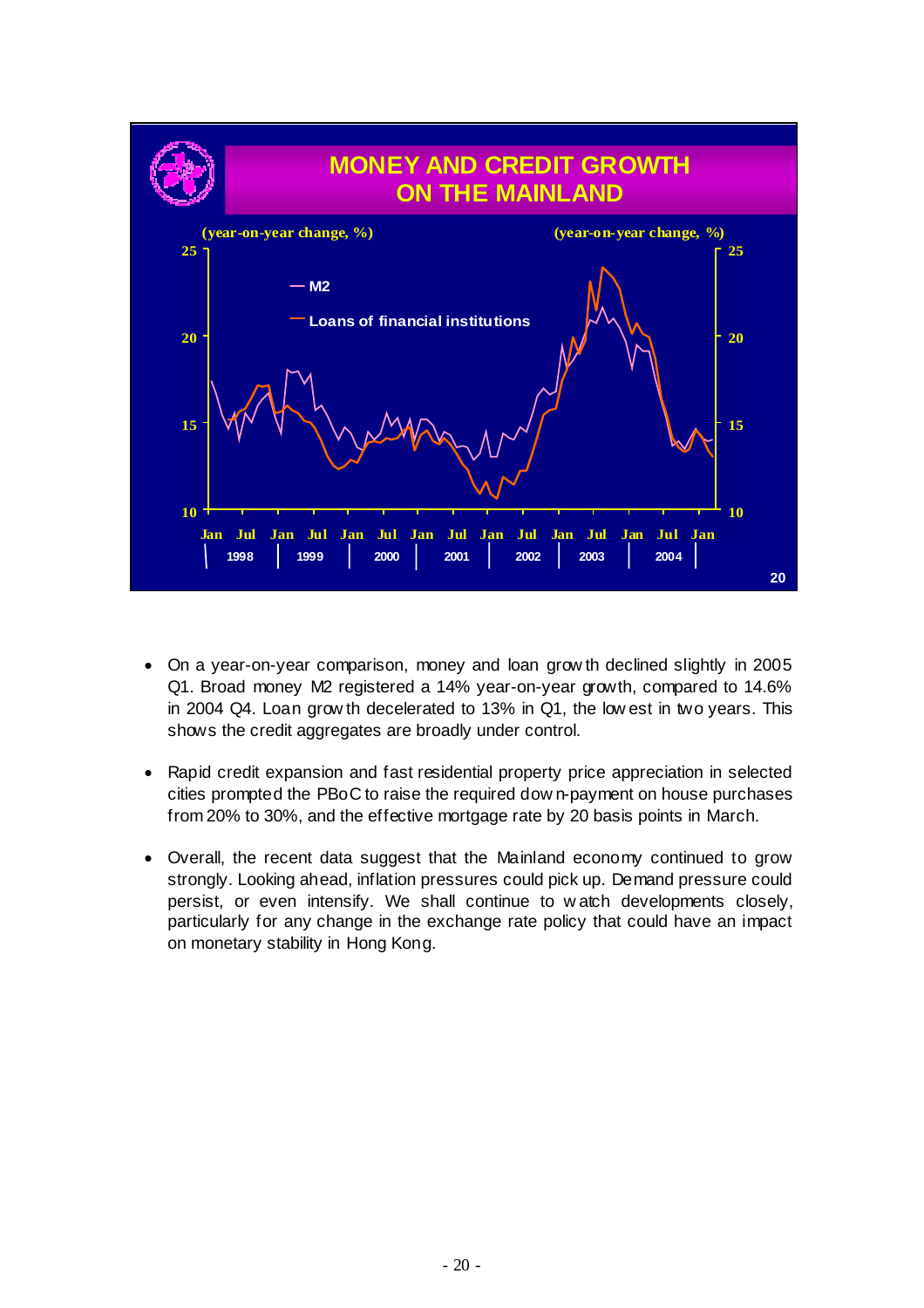

- With data suggesting that the economy is probably heading tow ards a soft landing, pressures on the Mainland authorities to revalue the renminbi intensifying and the US dollar resuming its decline against major international currencies, the discount of the one-year non-deliverable forward widened in the second half of 2004.
- Since early this year, such discount narrowed moderately, probably reflecting weakened expectations for renminbi appreciation. How ever, the discount appears to be w idening again in recent w eeks, as there was renewed discussion about a renminbi revaluation in financial markets.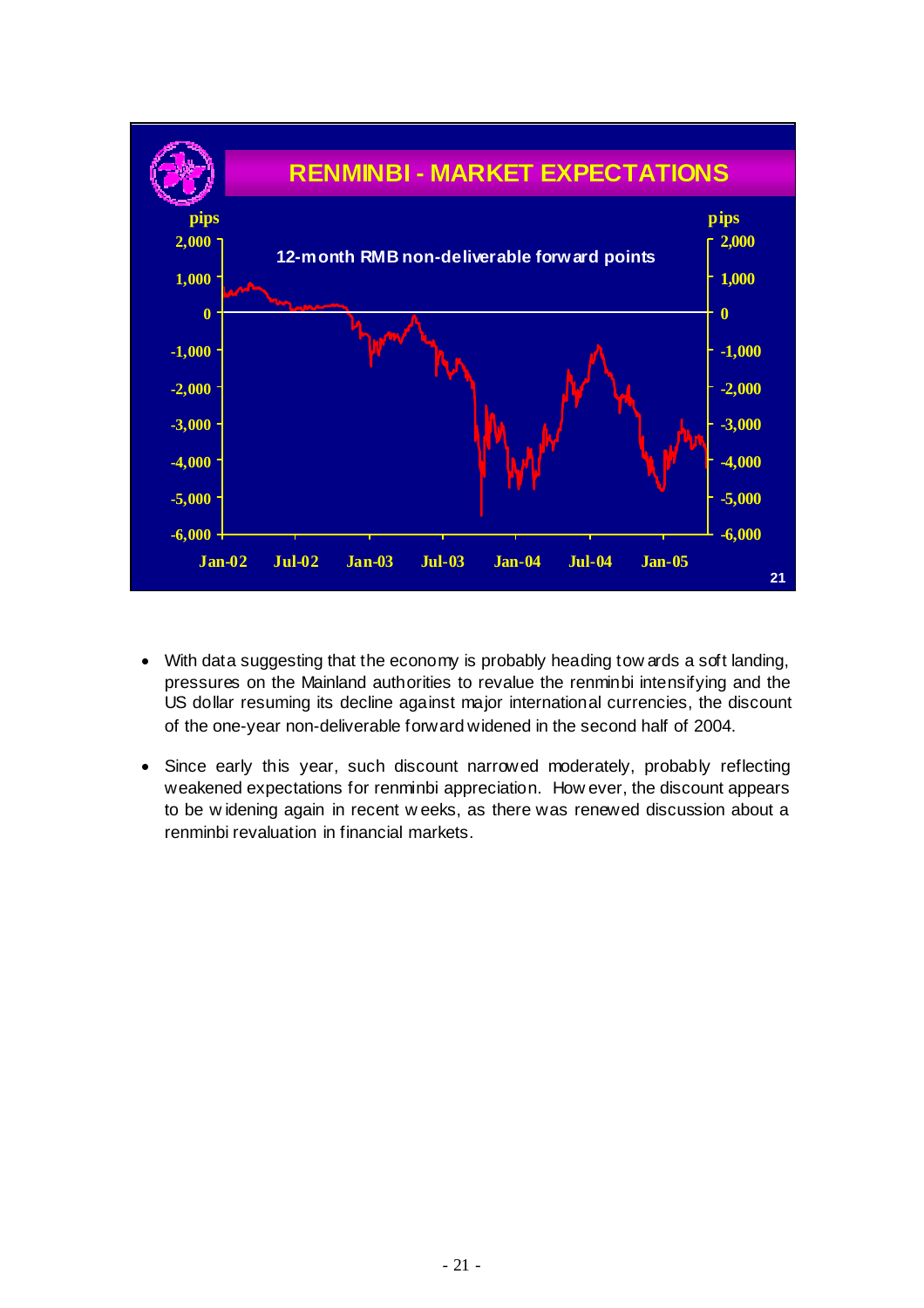

- **Economic recovery remained robust.** Real GDP grew by 7.1% in 2004 Q4 from a year earlier, follow ing an increase of 6.8% in Q3, driven by rises in net exports and private consumption. For 2004 as a w hole, real GDP expanded by 8.1%, the highest annual grow th since 2000.
- **The headline Consumer Price Index** rose modestly in recent months. While there are not yet signs of a significant pick-up in inflation pressure, inflation may gather momentum if the current loose monetary conditions persist.
- **The external position of Hong Kong remains healthy.** The current account surplus increased markedly in the second half of 2004, reflecting rises in service account surplus and factor income and a decline in merchandise trade deficit. The latter is mainly due to a moderation in grow th in domestic demand. The net international investment position remains very strong (at about 2.5 times GDP at end-2003).
- **The unemployment rate** eased steadily to 6.1% in the three months to March this year, from a record high of 8.6% in the May-July 2003 period, but remains high relative to the level before the Asian financial crisis.
- **Property prices** have increased significantly from the trough in 2003, contributing to the recovery of the economy through the w ealth effect.
- **Public finances:** The fiscal position has improved considerably, helped by the recovery in economic activity. The fiscal deficit for 2004-05 narrowed markedly on strong revenue. Nevertheless, investors are likely to remain w atchful of the fiscal position and the policy strategy adopted by the Government to address the structural imbalance in the medium term.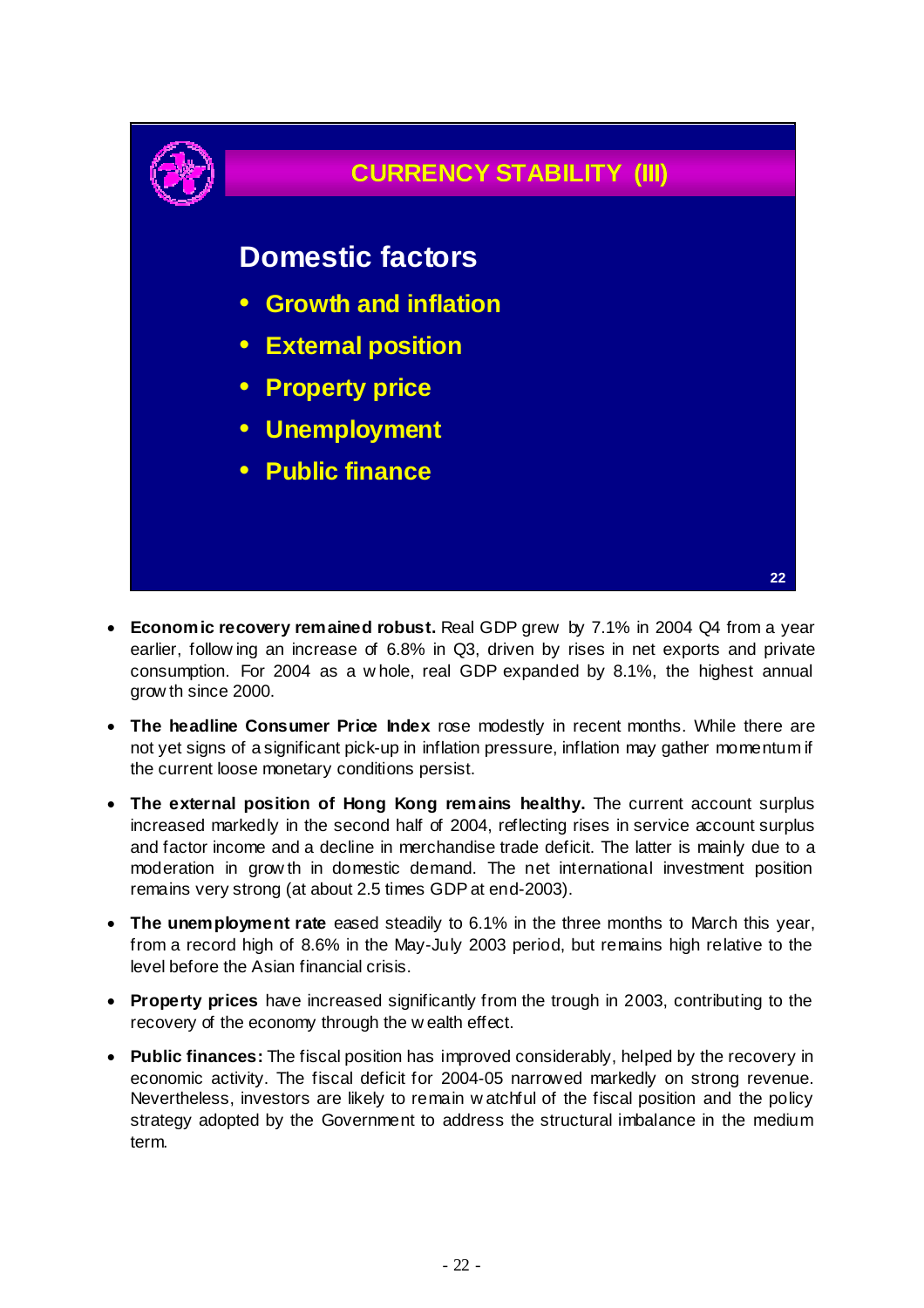

- On a seasonally adjusted quarter-on-quarter basis, real GDP grow th slow ed to 0.6% in 2004 Q4 from 1.6% in Q3. The slow er growth mainly reflects declines in capital goods investment and inventories, w hich partly offset increases in private consumption and merchandise exports.
- Recent data suggest that grow th in 2005 Q1 remained robust, although the rate of increase may have moderated.
	- − Monthly data for January and February are distorted by a change in the timing of the Lunar New Year. Thus, statistics for these tw o months are averaged to minimise the distortions. Taking an average of January and February figures, merchandise exports was just 0.4% higher than in December last year, w hile retail sales increased by 2.8% during the same period.
	- The Purchasing Managers' Index points to a slow er expansion in overall economic activity than in 2004, although it remained above its neutral level in March (51.5) for the third consecutive month.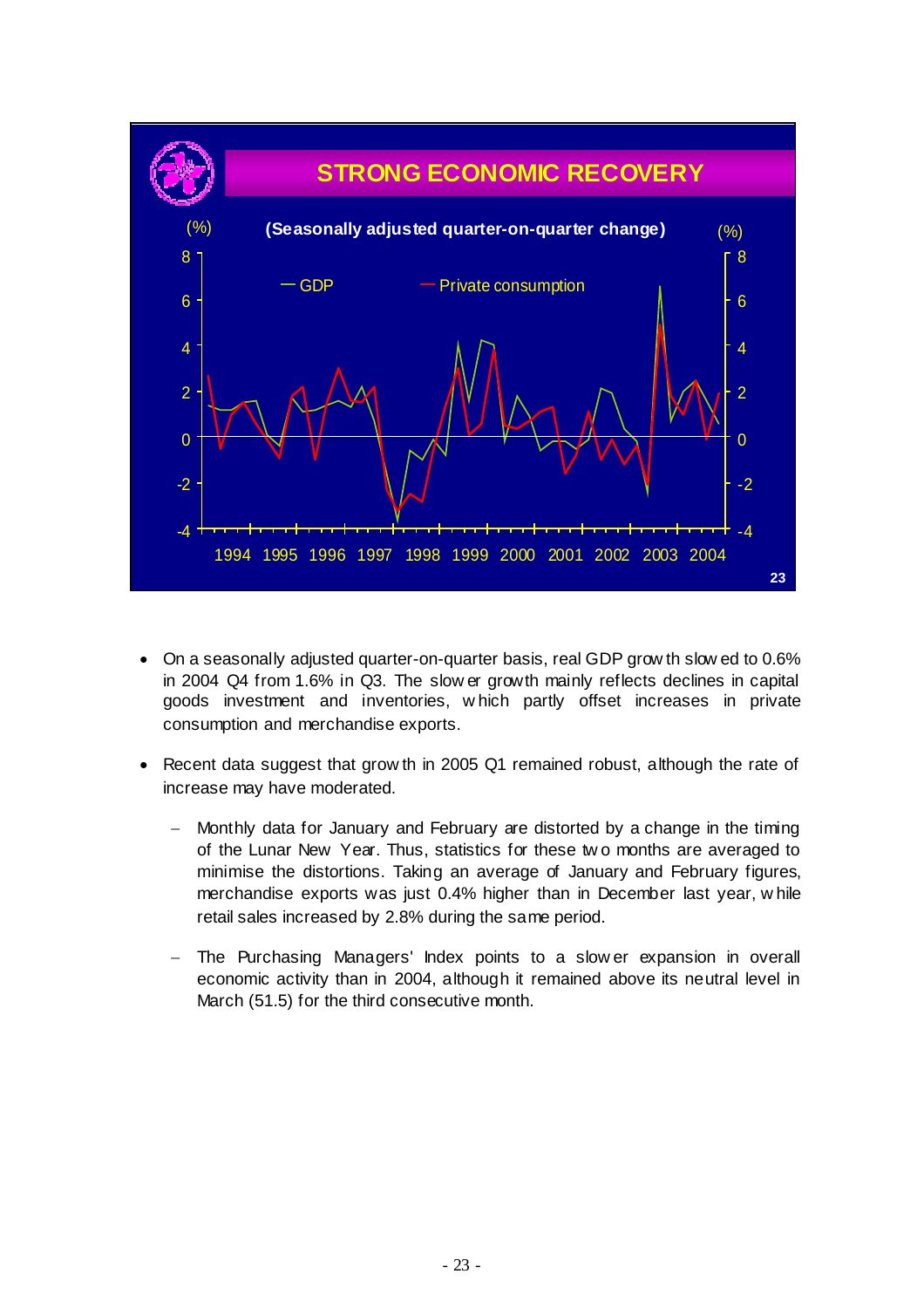

- Adjusted for the effects of seasonal factors and government relief measures, the Composite CPI (CCPI) has been broadly stable since the summer of 2003.
- Nonetheless, the CCPI excluding rental increased modestly in the past few quarters, along w ith the recovery in economic activity, w hile the rental component of the index continued to decline.
- Looking ahead, consumer prices are expected to rise moderately on robust economic grow th, rising import prices (in part associated with the weak US dollar), and higher market rentals. Nevertheless, the pick-up in inflation is unlikely to be sharp.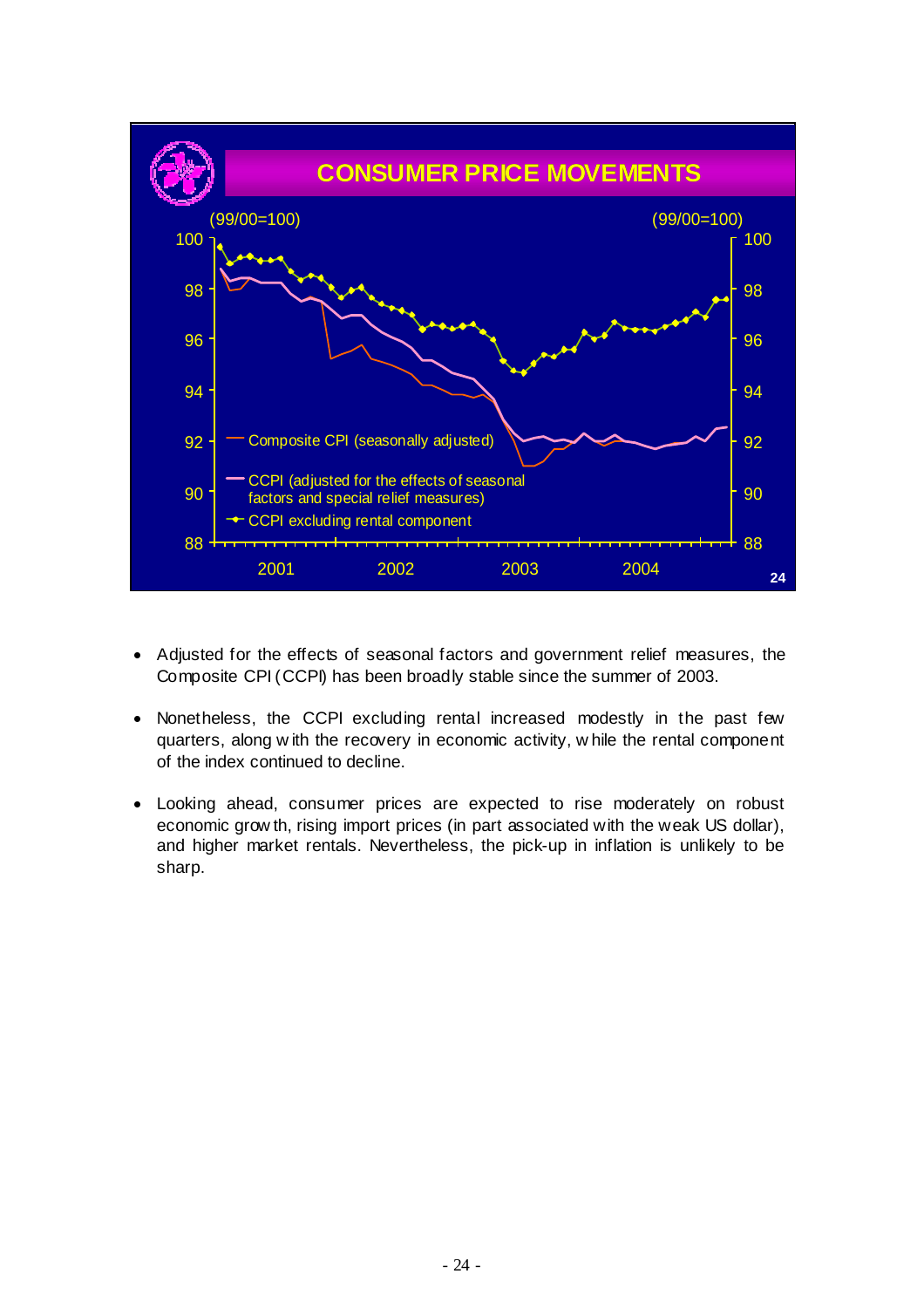

- While the rental component of the CCPI has continued to record marginal declines in recent months, the rental index increased further, along w ith the rises in property prices. (The rental index is compiled by the Rating & Valuation Department based on fresh lettings, w hile the rental component includes both new and existing lettings.)
- Changes in the rental component tend to lag behind movements in market rents ow ing to fixed-term rental contracts, w hich are typically tw o years. As market rents have risen by over 15% since the trough in September 2003, the rental component w ill likely start to increase tow ards the latter part of this year. This w ill exert upw ard pressure on the CCPI.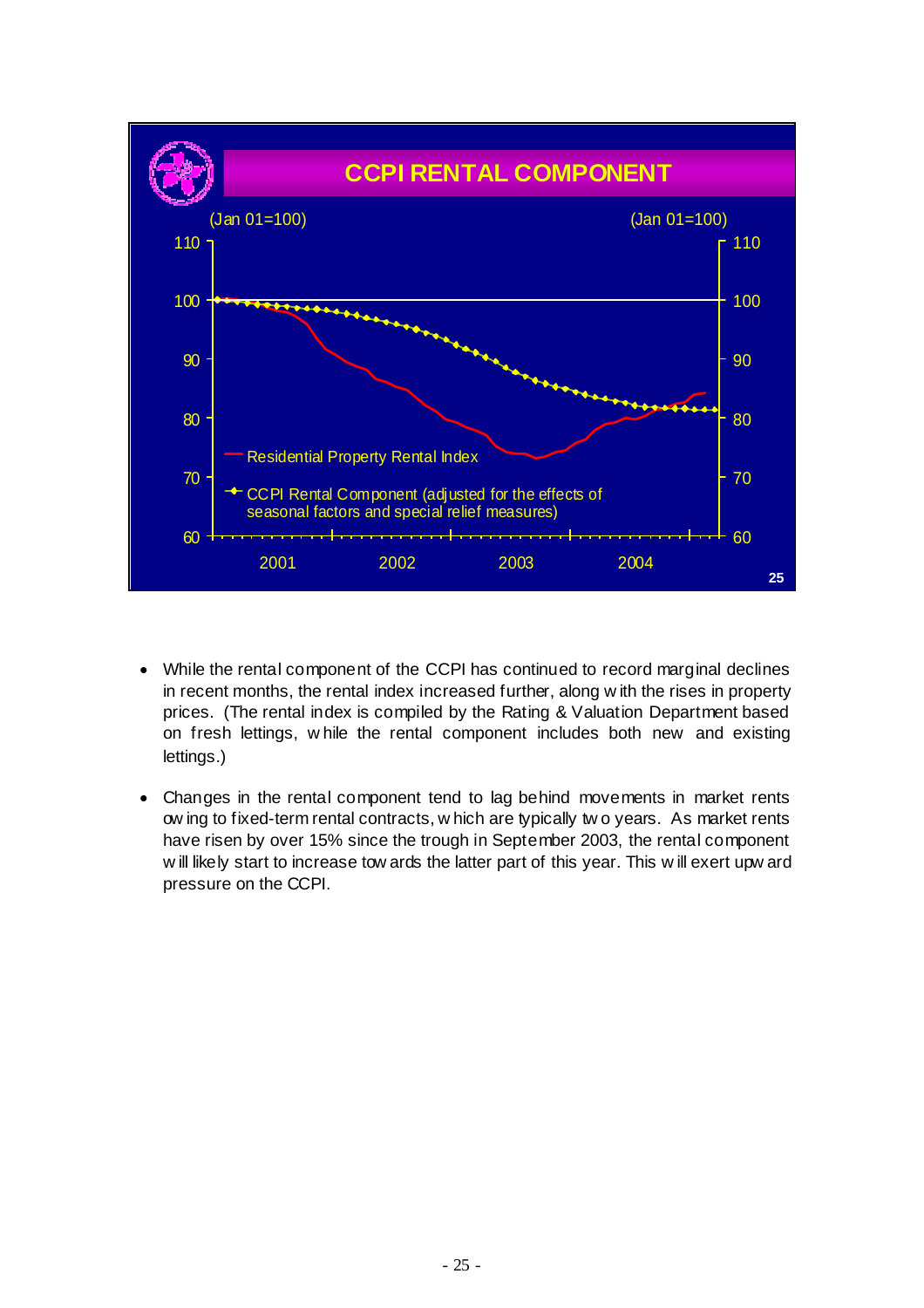

- Reflecting in part sustained improvement in competitiveness, the external payment position has remained strong.
- In particular, the current account continued to register a notable surplus of around 15% of GDP in 2004 Q4, underpinned by strong grow th in exports of goods and trade-related services, and sustained grow th in the tourism-related sectors. For 2004 as a w hole, the current account surplus w as equivalent to 9.7% of GDP.
- The smaller increase in current account surplus in the first half of 2004 was partly due to seasonal factors, and partly attributable to robust grow th in imports arising from the pick-up in local economic activity.
- The investment income generated by the accumulated net foreign assets (which are close to 250% of GDP) w ill continue to support the Hong Kong dollar, particularly if these earnings, most likely in foreign currency, are invested in domestic markets alongside strong economic grow th.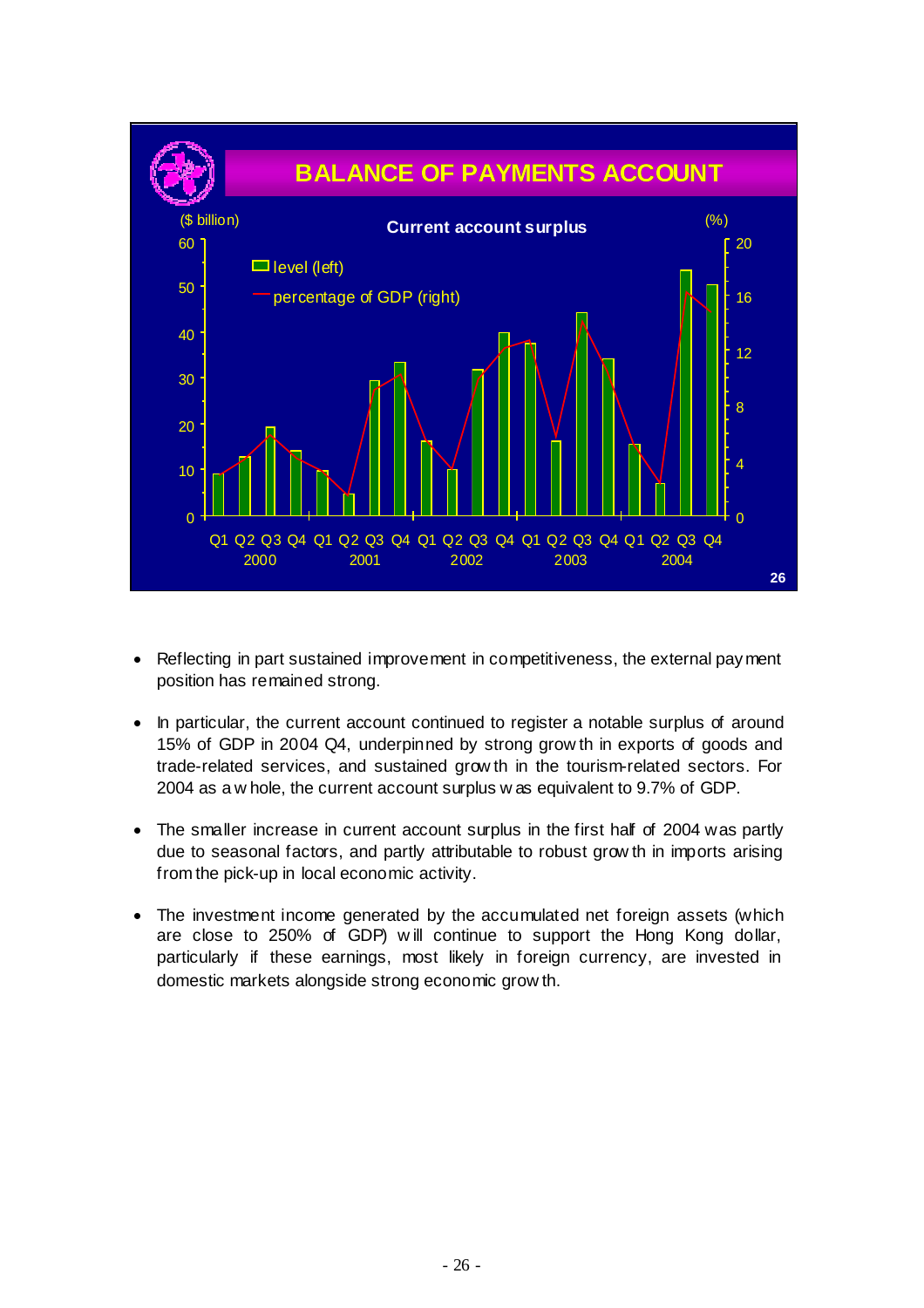

- The recovery in the property market is continuing. By February, residential property prices had increased by 51% from the trough in the summer of 2003. Price increases at the high end of the market have been particularly pronounced, w ith prices of large flats (saleable area of 160 m2 or above) rising by 78% during the same period.
- Prices of commercial premises also increased markedly, w ith those of offices and retail shops rising by 111% and 77% from their trough levels respectively.
- Despite the sharp increase in prices in recent quarters, the risk of a property bubble is not high at present, since the rises in prices have been accompanied by improvement in fundamentals. Housing affordability (in terms of the ratio of household income to mortgage payment) remains at a historically high level.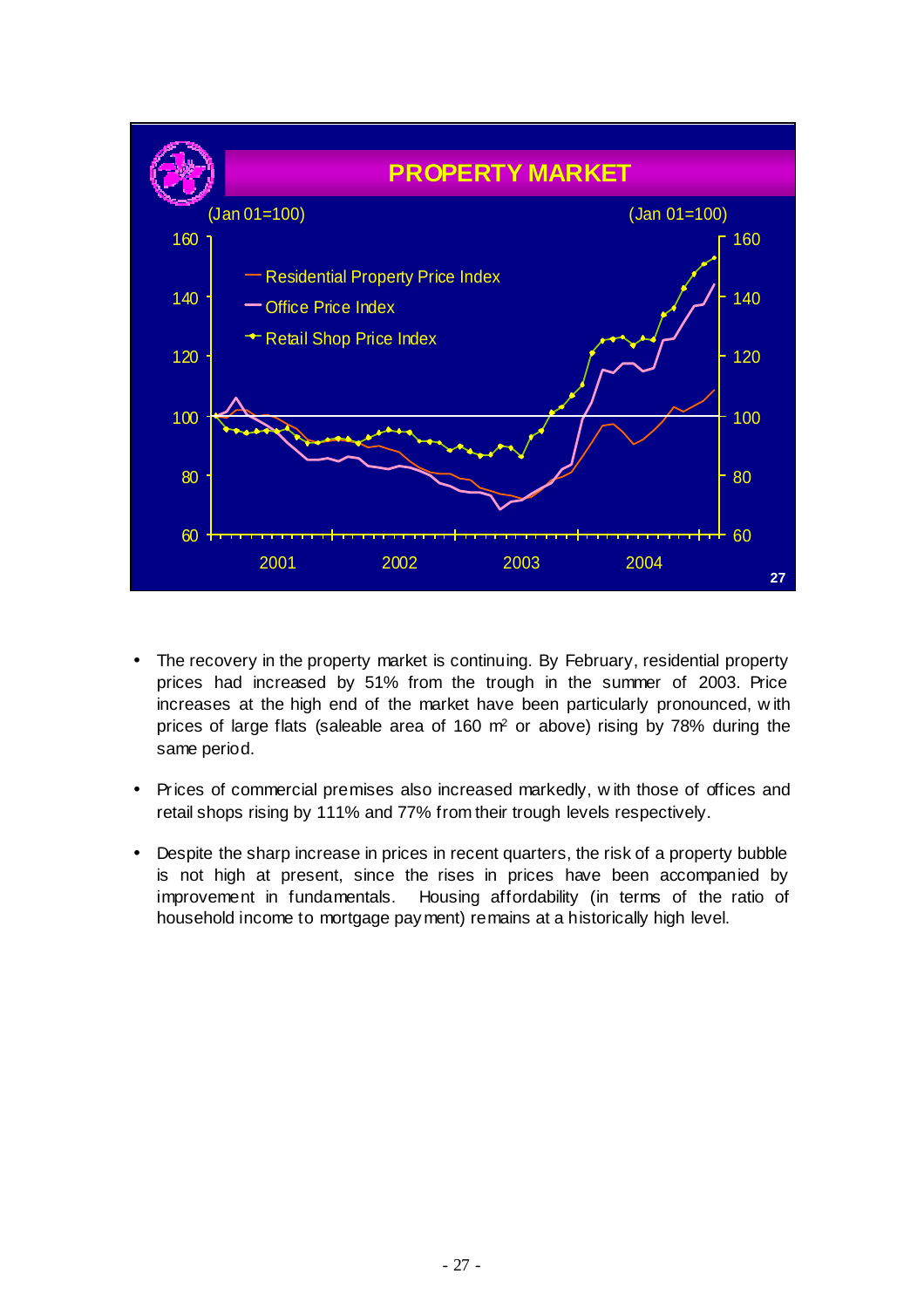

- This graphical analysis summarises the evolution of five key property market indicators: real property prices, property transaction volumes, real new mortgages, the income-gearing ratio (ratio of mortgage payment to household income), and the buy-rent gap (ratio of mortgage payment to rental).
- The values of the five indicators at a particular point of time are presented using a pentagon, w ith the distance of each corner from its centre representing the magnitude of each indicator. Thus, a larger size of the pentagon suggests a higher risk of overheating in the market.
- By early 2005, the size of the pentagon remained substantially smaller than that for April-September 1997, w hen market conditions w ere clearly out of line w ith the fundamentals. This suggests that the risk of a property bubble remains low at this point of time.
- Nevertheless, there have been signs of an increase in speculative activity. The number of confirmor transactions accounted for 4% of total transactions in recent months, compared w ith about 1% in 2003 and a high of 8.4% in mid-1997.
- Furthermore, mortgage rates may rise more sharply than currently expected, if the US interest rates increase further or the negative spreads of Hong Kong dollar interest rates narrow. This w ould worsen housing affordability and raise the cost of buying a property relative to renting.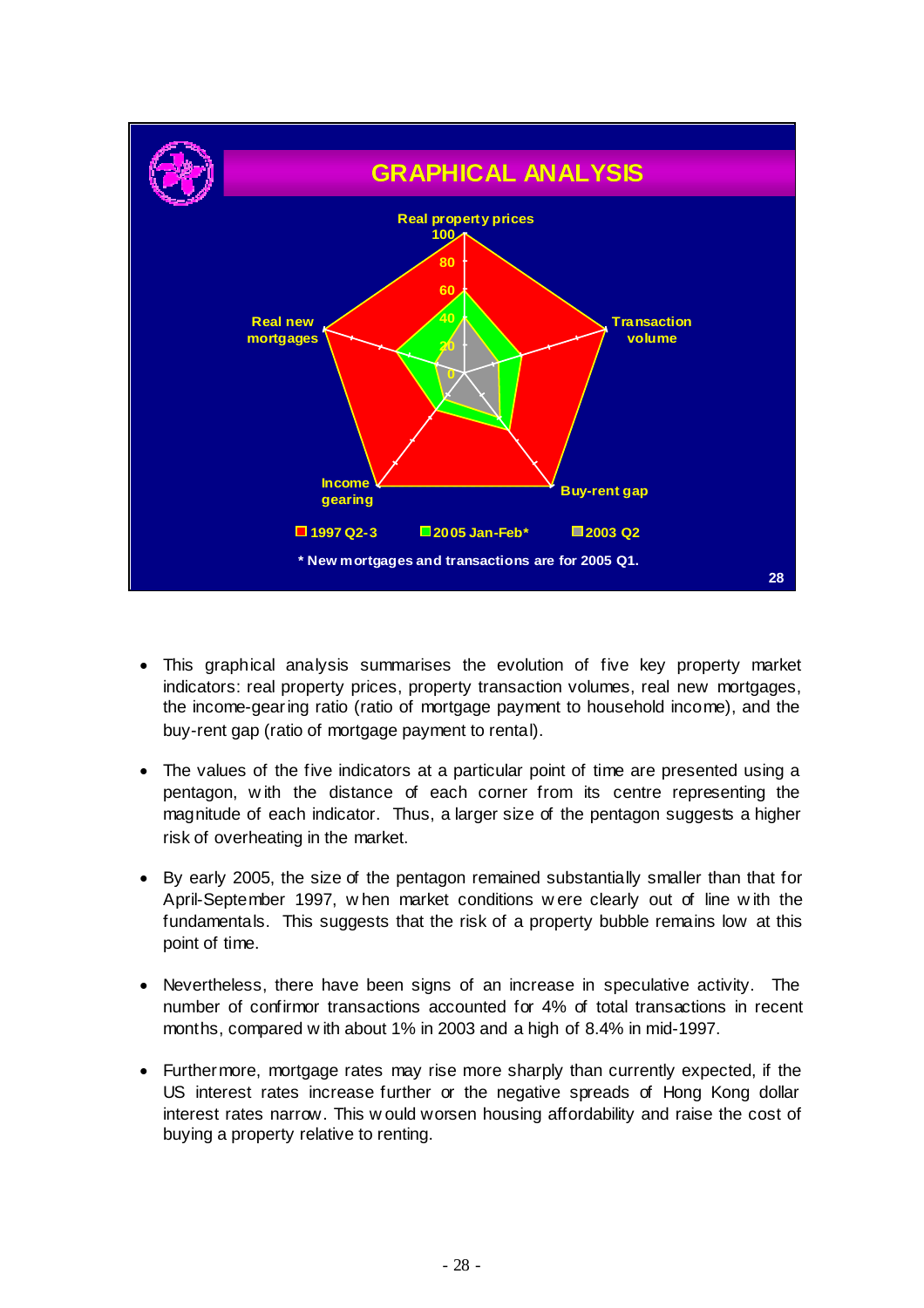

- Along w ith the economic recovery, labour market conditions have improved. The seasonally adjusted unemployment rate stood at 6.1% in the three months to March 2005, compared to a historic high of 8.6% recorded in mid-2003.
- The pace of decline in the unemployment rate appears to have moderated in recent quarters, ow ing to increases in the labour force, w hich partly offset gains in employment. The increase in the labour force w as due to rises both in the working-age population and in labour-force participation, as improved employment prospects attracted more people into the job market.
- Looking ahead, a sustained recovery in the economy should help reduce the unemployment rate further. The number of private sector vacancies received by the Labour Department rose to an all-time high of 35,970 in March (representing about 1% of total labour force).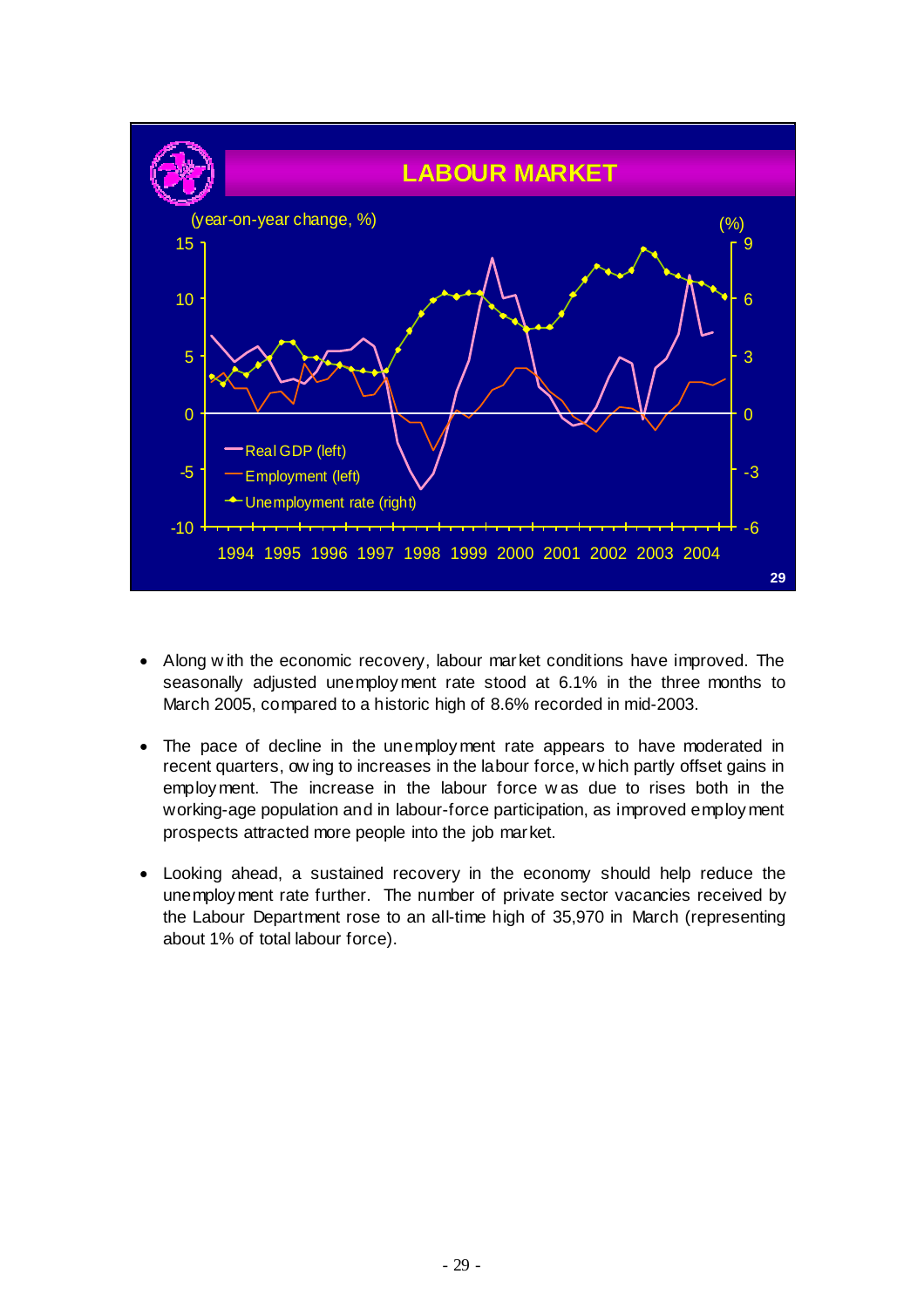

- Alongside the economic recovery, the Government's fiscal position has improved since 2003 Q4.
- There w ere two consecutive quarters of net placements w ith the Exchange Fund in 2004 Q4 and 2005 Q1 after tw o quarters of draw-downs in 2004 Q2 and Q3.
- The draw-dow ns in 2004 Q2 and Q3 w ere largely seasonal. In fact, the drawdow ns were low er than in the same period for the previous three years.
- Detailed figures for quarterly changes in fiscal placements are as follow s.

| year \ quarter | Q1     | Q2      | Q3      | Q4     |
|----------------|--------|---------|---------|--------|
| 2000           | 55.9   | -14.1   | $-27.7$ | 10.8   |
| 2001           | 22.1   | $-20.4$ | $-37.4$ | $-0.7$ |
| 2002           | $-3.1$ | $-24.4$ | $-43.5$ | $-8.0$ |
| 2003           | 16.4   | $-22.9$ | $-45.6$ | 2.7    |
| 2004           | 30.7   | $-15.2$ | $-5.7$  | 18.0   |
| 2005           | 24.1   |         |         |        |

#### **Net Quarterly Change in Fiscal Placement with the Exchange Fund (\$ billion)**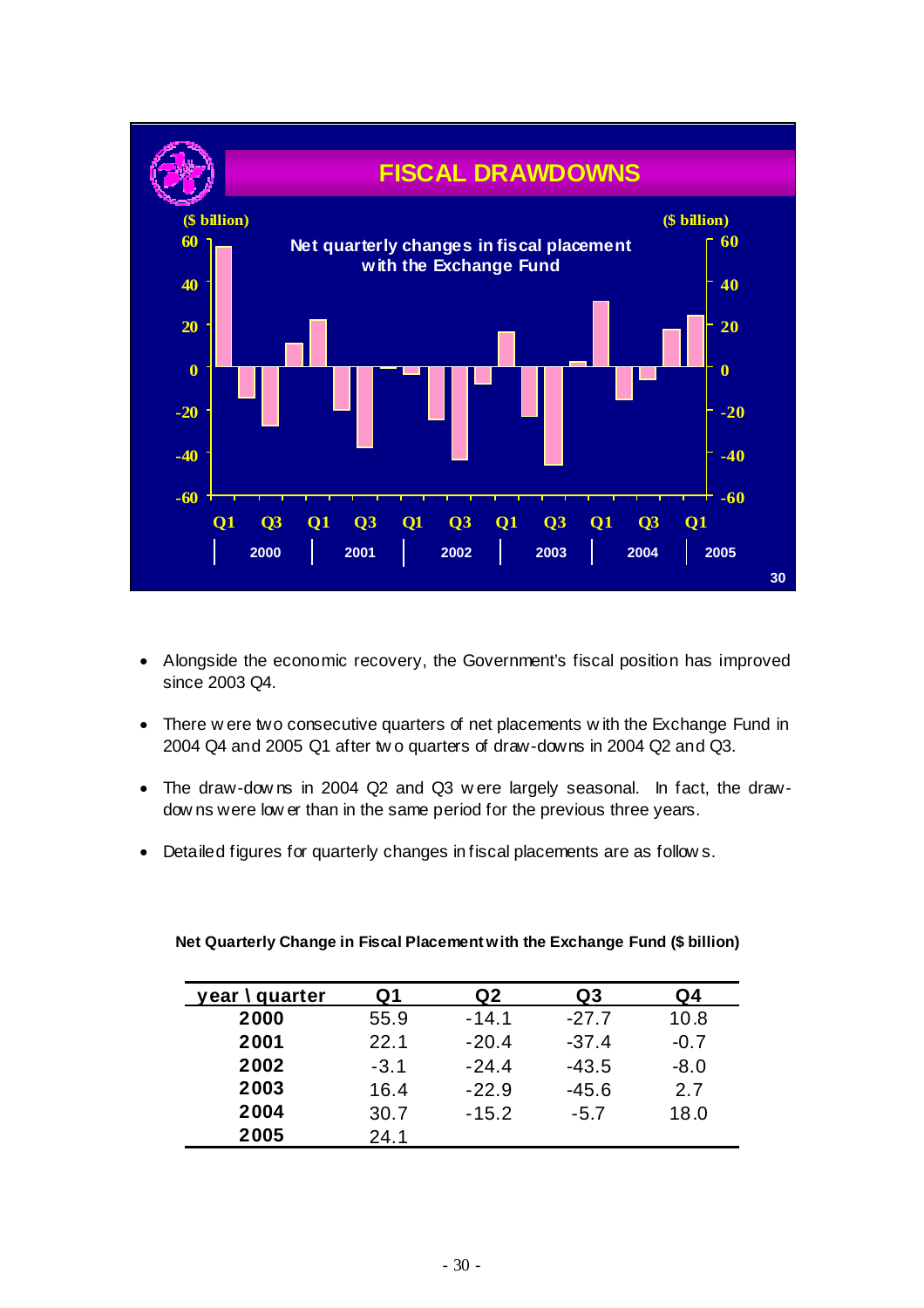

• The banking sector remains w ell capitalised. At the end of December 2004, the average consolidated capital adequacy ratio of all locally incorporated authorized institutions w as almost 16%, w ell above the statutory and international requirements.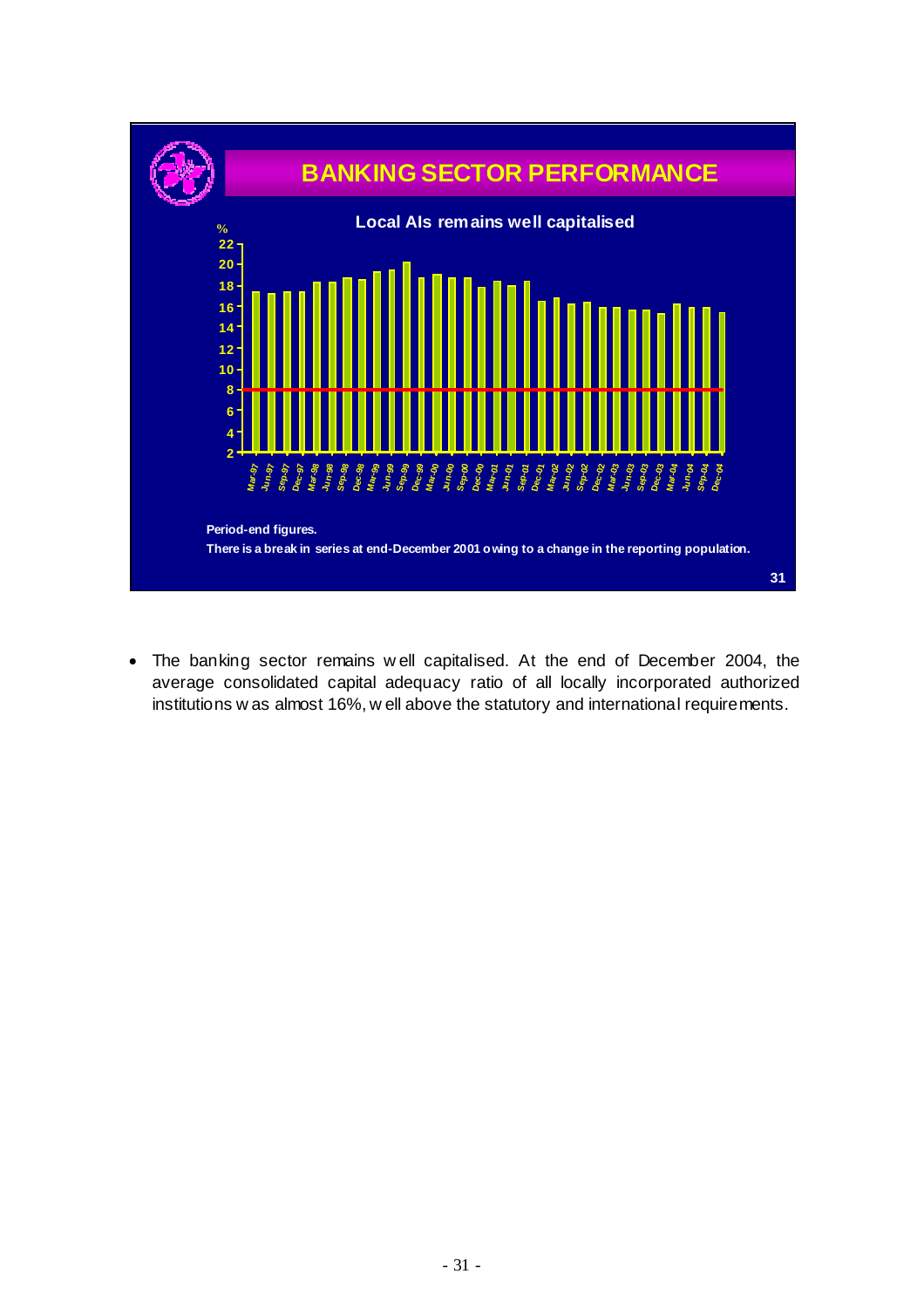

- Positive business sentiment and the upturn in economic activities rendered a strong boost to the demand for domestic loans
- Total domestic lending advanced by another 1.6% in 2005 Q1 from the grow th of 3.1% in 2004 Q4.
- The grow th of domestic lending to all major economic sectors extended to 2005 Q1. On the back of the robust external trade flow s and property market activities, lending to the manufacturing sector and trade finance continued to record a strong growth.
- Note: The sharp decline in trade finance in 2004 Q3 from a strong grow th in 2004 Q2 reflected reclassifications initiated by a few banks in the quarter.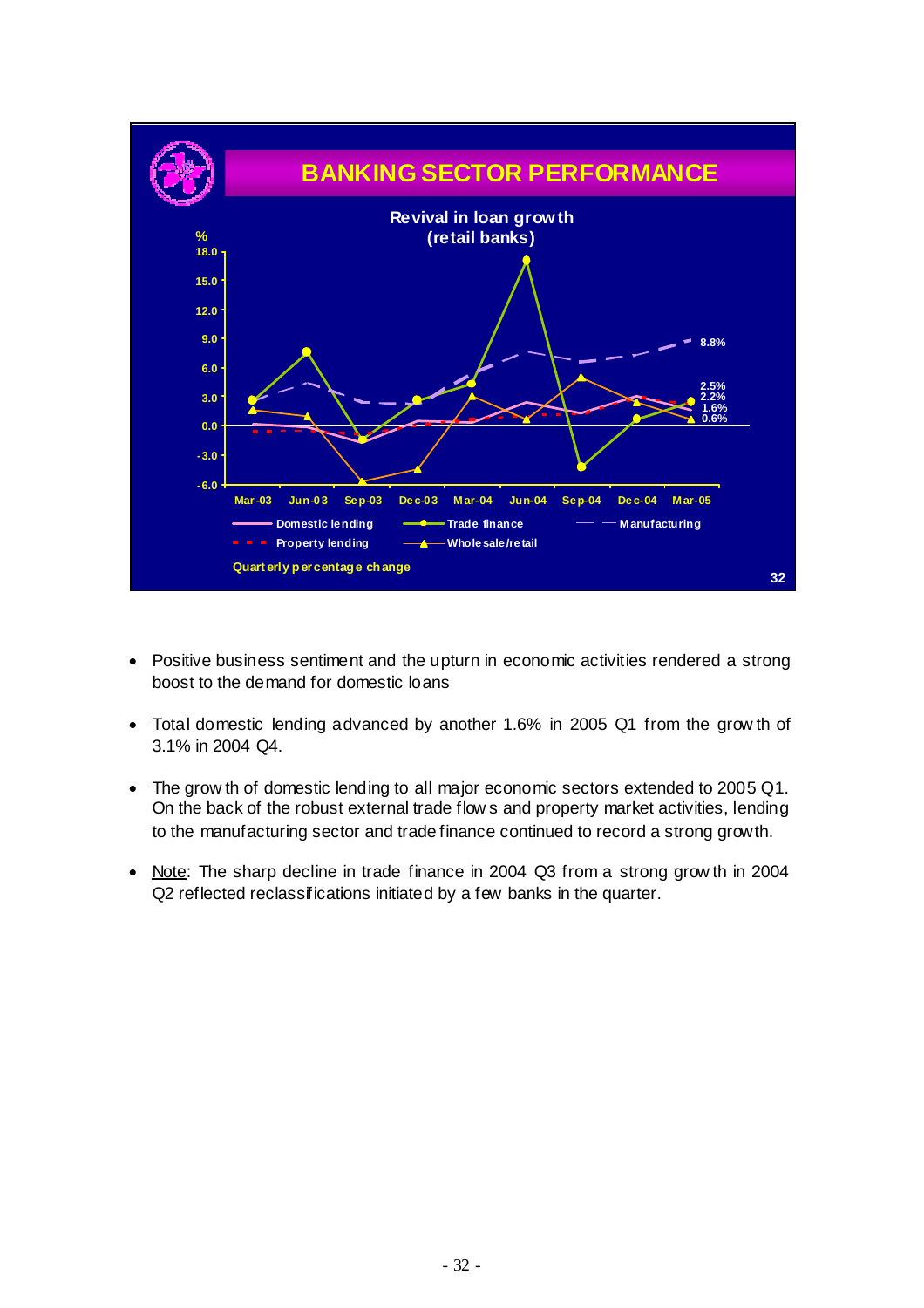

- The quality of banks' consumer lending improved further in 2005 Q1 ow ing to the strengthening of borrow ers' repayment ability alongside the improvement in the employment market.
- The residential mortgage delinquency ratio (loans overdue for more than 3 months as a percentage of total mortgage loans) fell to a six-year low of 0.29% at the end of March 2005 from 0.38% at the end of 2004.
- The credit card charge-off ratio and delinquency ratio declined to 3.76% and 0.44% at the end of 2004 respectively from the peak of 14.55% and 1.32% at the end of September 2002.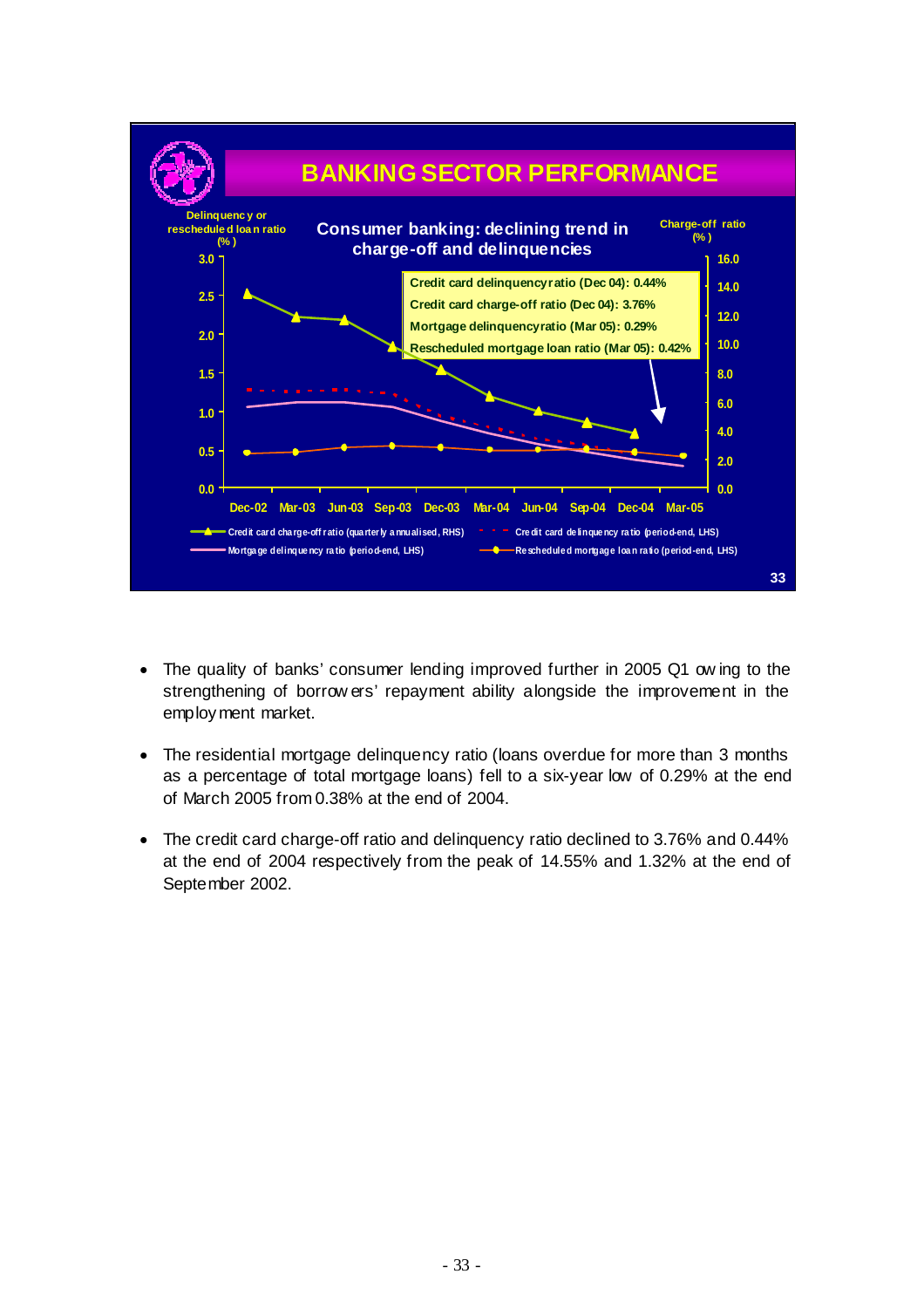

• The negative equity problem has eased along w ith the steady increase in property prices. The number of residential mortgage loans in negative equity declined to some 14,000 cases w ith an aggregate value of \$24 billion from 19,200 cases (\$33 billion) at the end of 2004. Compared w ith the peak of around 106,000 cases (\$165 billion) in June 2003, the decline w as about 87%.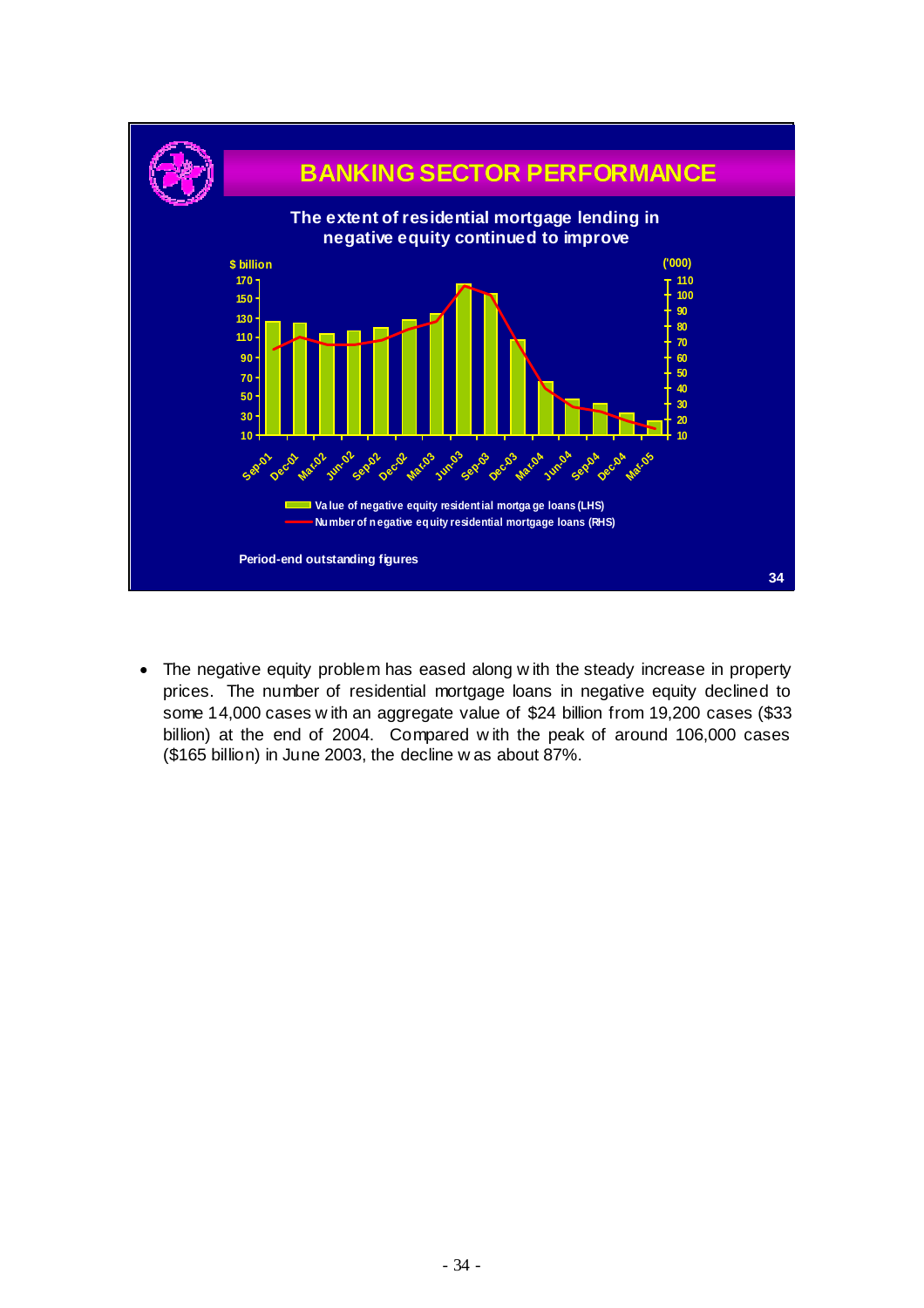

• Despite further expansion in interest bearing assets as a result of continuous loan grow th, the net interest margin of retail banks declined to 1.60% in 2005 Q1, compared w ith 1.66% in 2004 Q4 and the 2004 full-year ratio of 1.65% ow ing to the increase in funding costs.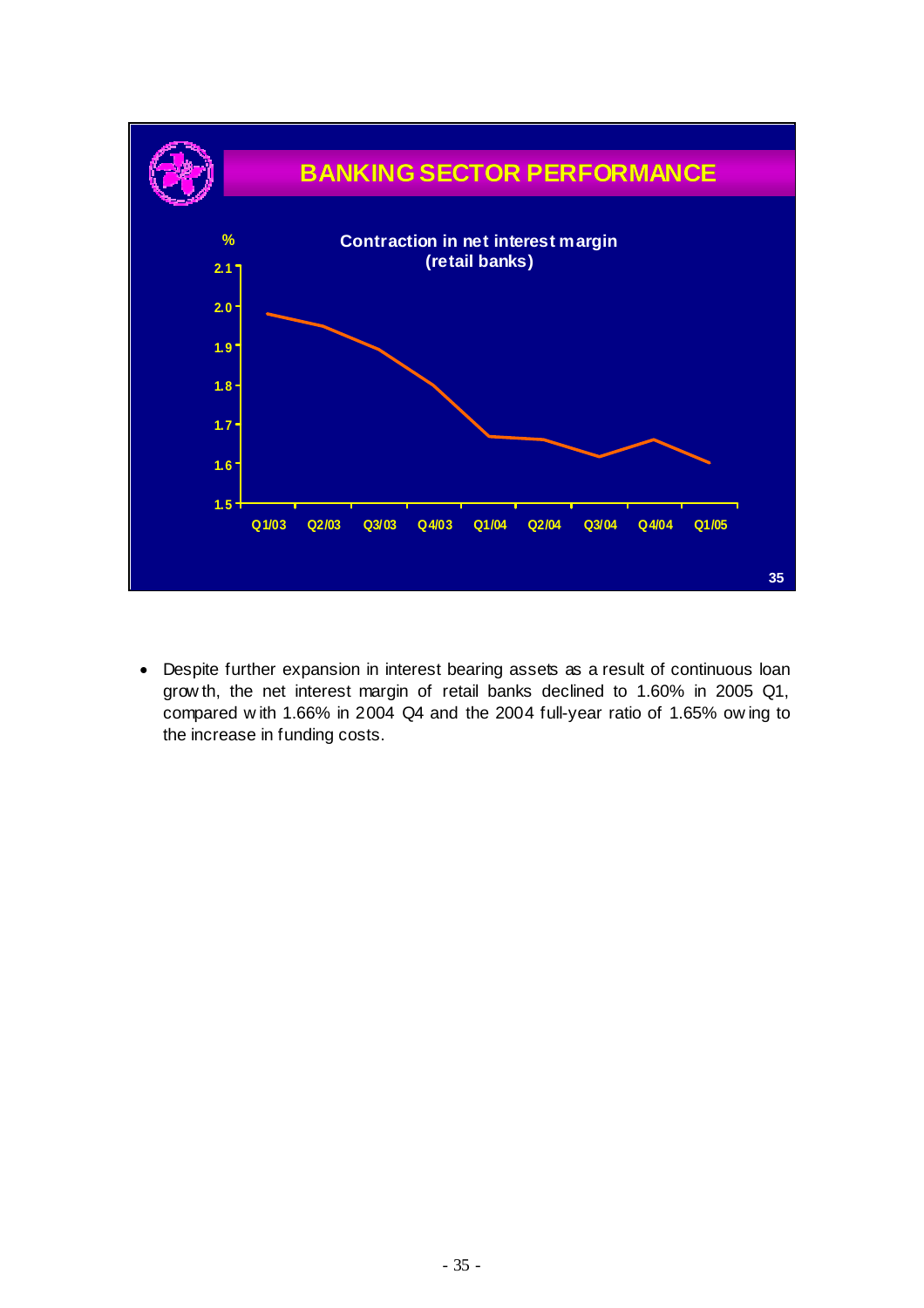

### **BANKING SECTOR OUTLOOK**

- **Change to a rising interest rate environment**
- **Potential for rapid increase in rates given remaining differential with US**
- **Impact on banks:**
	- **Repricing delays**
	- **Impact on holdings of fixed-interest instruments**
	- **Second-round effects on credit quality and loan demand**
- **Banks need actively to manage interest risk. The HKMA is keeping risk management under close review**
- **Stress tests indicate banks remain resilient to series of standardised shocks**

**36**

- Hong Kong has entered into an interest rate upcycle since March. There is potential for further rapid increases in rates ow ing to the remaining interest gap w ith US interest rates, and likely increases in US interest rates in the short term.
- The increase in interest rates w ill adversely affect banks' earnings if there are delays in repricing of assets (mainly loans) to catch up w ith the rapid increase in funding costs.
- Interest rate increases w ill have an adverse impact on the value of banks' holding of fixed interest instruments.
- Interest rate rises add debt repayment burden to borrow ers and thus adversely affect banks' asset quality although the extent of this impact may be offset by the improving economy and employment situation. A rising interest rate w ill also dampen demand for loans.
- Despite these impacts, the banking sector remains strong. Banks have actively managed their interest rate and market risks, and the HKMA has closely monitored banks' risk management.
- The HKMA's internal stress-test results also revealed that the banking system remains resilient to series of standardised interest rate shocks.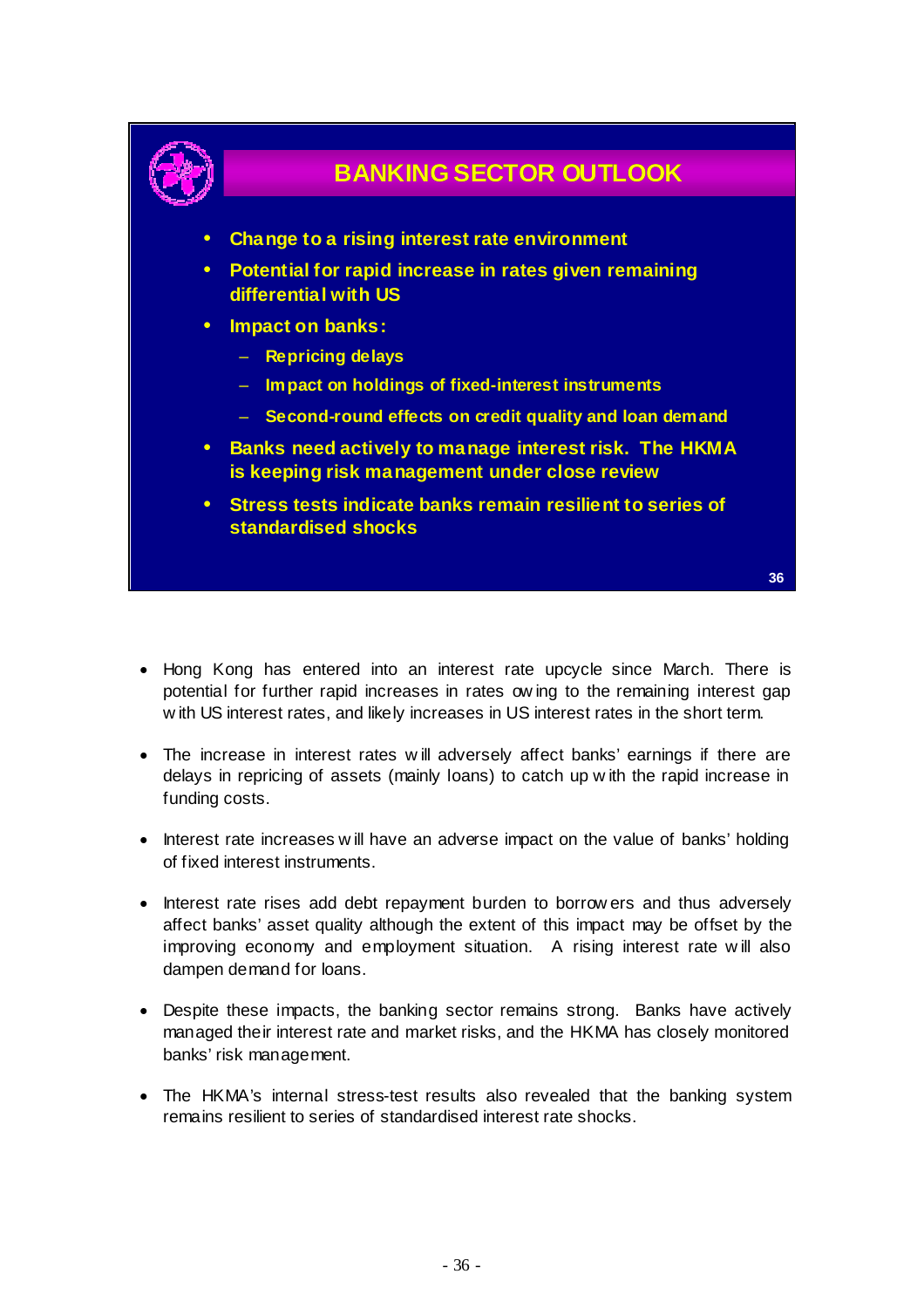

#### A new circular on cash rebates

- In the light of the use of large cash rebates by AIs earlier this year to compete for new residential mortgage lending business, the HKMA issued a circular to all Als on 28 February 2005 reminding them of the need to monitor carefully the risks associated w ith RML and setting out the treatment of cash rebates and interest/repayment holidays w ithin the context of the 70% loan-to-value ratio guideline (the 70% guideline).
- The circular has effectively capped the level of cash rebate to no more than 1% of the mortgage loan amount. Since then, AIs have reduced the level of cash rebates (generally w ithin the range of 0.3% to 0.8% of the loan amount). Some A Is have even ceased to offer cash rebates.

#### On-site examinations on RML

• The HKMA has also started a round of on-site examinations on RML business of individual A Is (26 AIs) to review their compliance w ith the 70% guideline, and assess the quality of banks' credit underw riting standards and risk management arrangements for such business.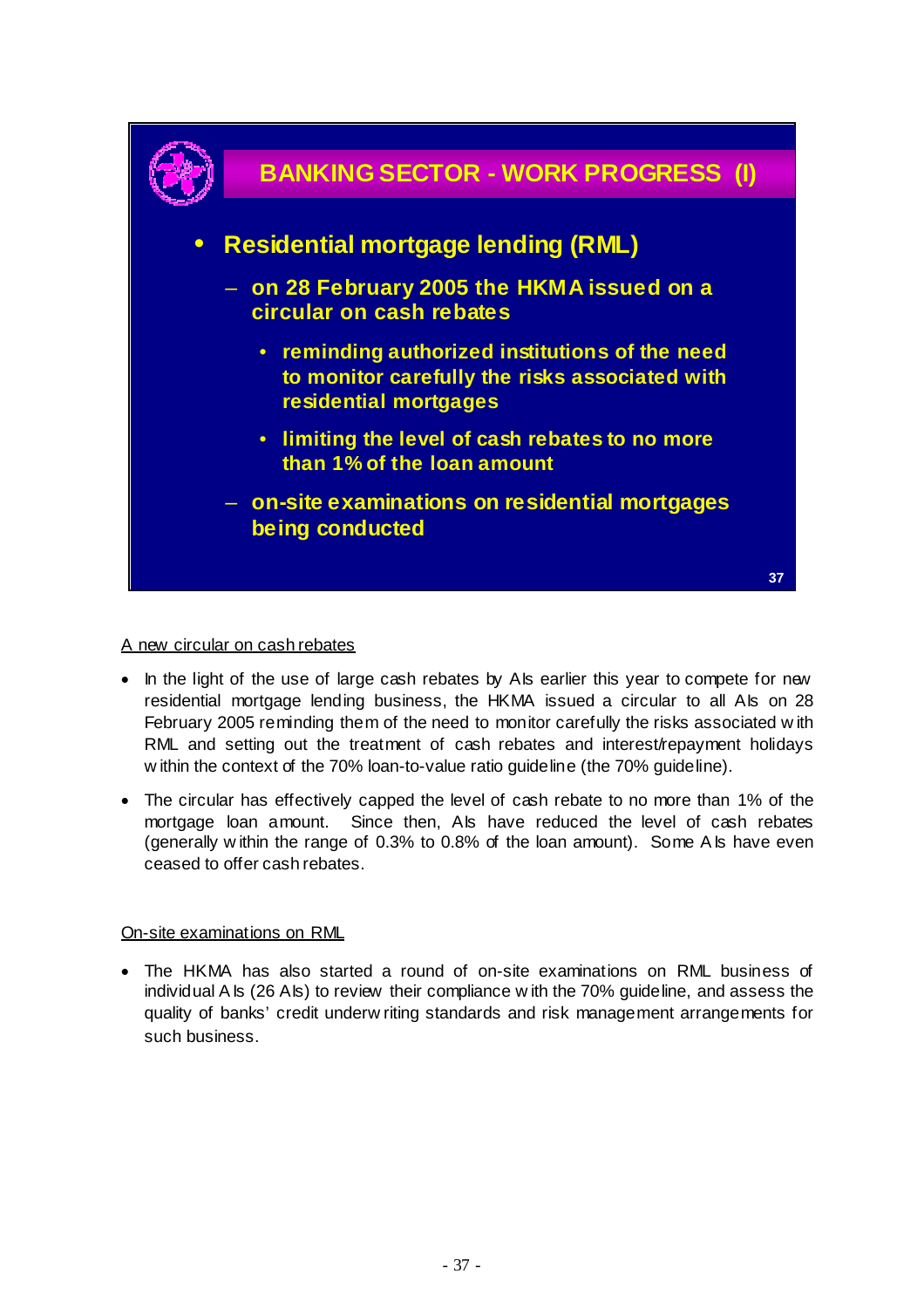

### **BANKING SECTOR - WORK PROGRESS (II)**

#### • **Implementation of Basel II in HK**

- **continue to develop relevant rules and guidelines in consultation with the industry and monitor AIs' preparations for the revised capital regime**
- **the Banking (Amendment) Bill 2005 tabled on 6 April being considered by a Bills Committee**
- **early passage of the Bill is essential to ensure implementation according to international timetable**

- The on-going preparatory w ork on the development of rules and guidelines under Basel II continues. We have released in 3 batches detailed proposals on our approach and revised capital standards for implementing Basel II in Hong Kong from 1 Jan 2007. The proposals, w hich industry has generally endorsed as pragmatic and appropriate, w ill form the basis for the preparation of the rules and guidelines. We will also monitor closely Als' Basel II implementation progress, particularly in the case of AIs intending to adopt the more advanced approaches.
- The process for the introduction of Basel II requirements into the legislative framew ork is progressing. After going through the consultation process in late 2004 / early 2005, the Banking (Amendment) Bill 2005 w as gazetted on 4 March and subsequently tabled in LegCo on 6 April. A Bills Committee has been set up to consider the Bill.
- There is a clear necessity for an early passage of the Bill w hich provides legal backing and therefore practical certainty for Capital and Disclosure Rules to be drafted for the implementation of the Basel II requirements. The timing for the drafting process will be extremely tight given the lengthy and complex standards that need to be translated into Rules. Any delay in the legislative process w ill affect the targeted implementation date, and the position of Hong Kong as an international financial centre that prides itself on its commitment to alw ays follow closely international supervisory standards.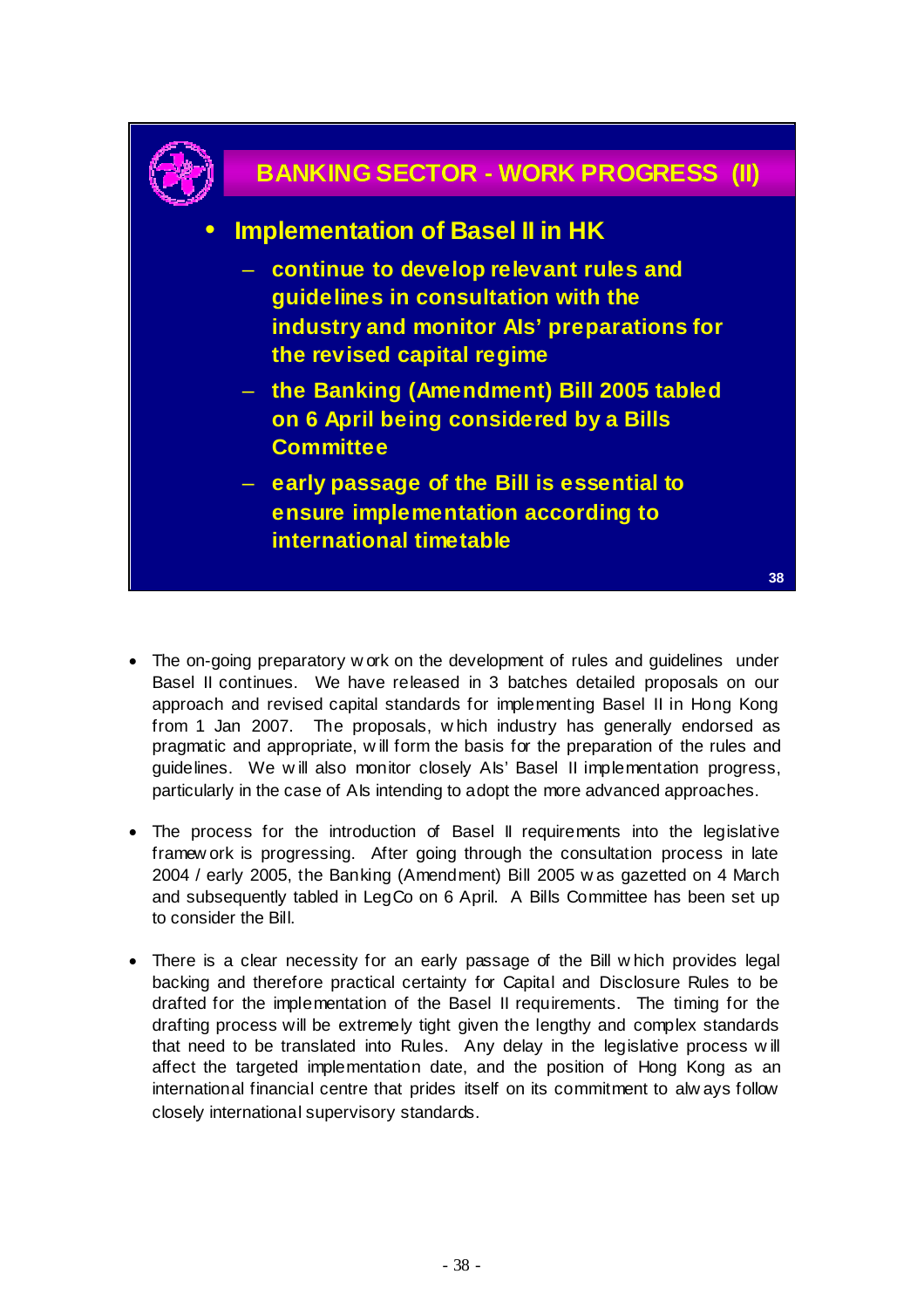

### **BANKING SECTOR - EXEMPTION OF LIABILITY CLAUSES (ELCs)**

#### • **Safe Deposit Box (SDB) Services**

- **DBSHK Incident: 78 out of 83 cases settled**
- **guidance provided to AIs on the use of ELCs in SDB agreements:**
	- **ELCs should be reasonable**
	- **ELCs should be drawn to customers' attention**
	- **Customers should be advised to take out insurance as appropriate**
- **by the end of April, all relevant AIs will have amended their ELCs**
- **2 AIs decided to terminate their SDB services**
- **Other Personal Banking Services**
	- **reviewing the reports submitted by AIs**
	- **will publish the results of the review once they are available**

**39**

- Regarding the DBSHK Incident, 78 out of 83 cases have been settled. We have conveyed Members' request to the bank to disclose the amount of compensation paid to affected customers. The bank considers that, since there are still a few unsettled cases and negotiations with these customers are ongoing, it is not appropriate to disclose this information at present. If the bank is able, at some future date, to disclose the required information without jeopardising its legal position, the bank will consider making an appropriate, non-customer-specific disclosure.
- As reported to Members previously, AIs have completed the review of their SDB agreements. Of the 27 AIs providing SDB services, 24 AIs were required to amend their SDB agreements to comply with the Code of Banking Practice. The HKMA has also issued guidance to AIs on the use of exemption clauses in their terms and conditions for SDB services. In formulating such guidance, the HKMA has to strike a reasonable balance between protecting consumer rights and upholding AIs' legitimate interest in managing their business ri sk. The overriding principle is that Als should ensure that the use of such dauses is reasonable. The HKMA also considers it important for AIs to make exemption dauses highly transparent to customers, and has therefore required AIs to draw to customers' attention any exemption clauses incorporated in the terms and conditions. As a further protection, AIs are required to advise their customers to take out insurance as and when appropriate in the use of SDB services.
- The HKMA has earlier informed Members of the compliance position of the 24 AIs which are required to amend their SDB agreements. By the end of April, 22 out of the 24 AIs will have amended their ELCs such that they will not seek to exdude or restrict their liability in cases where the damage is caused by the AIs' own negligence. The remaining two AIs have decided to terminate their SDB services shortly and therefore no changes to their terms and conditions in this regard are considered necessary. Since these two AIs are wholesale banks, the number of customers affected is small (less than 150).
- In relation to the review of the terms and conditions of other personal banking services, we have received reports from 173 AIs which offer banking services to personal customers. We are now consolidating the results of the exercise and will share them with Members and the industry once they are available.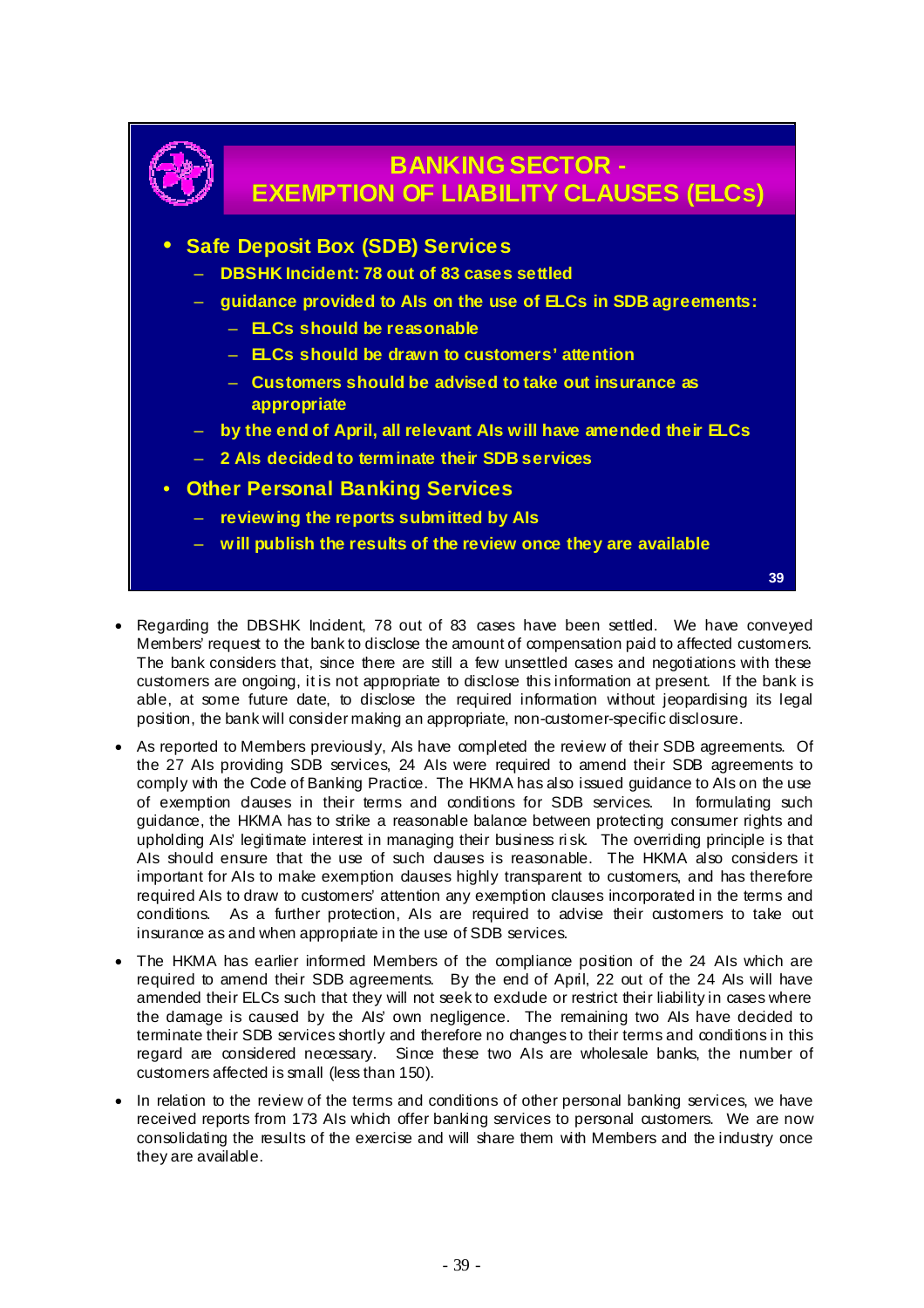

• Update since February 2005:

- The number of fake bank websites received by the HKMA since February 2005 have increased by 5 to 50. (The first reported case on fake bank website was received by the HKMA in June 2003.)
- − No further customers suffered financial loss in relation to fake bank websites or emails. To date the total financial loss arising from such fraud remains at around HK\$1.4 million involving 26 customers of a bank.
- Two-factor authentication implementation:
	- To further strengthen the security controls, the HKMA issued a circular in June 2004 to require AIs offering **high-risk retail Internet banking transactions (such as fund transfers to non-designated accounts)** to implement two-factor authentication by June 2005.
	- − The implementation of two-factor authentication is progressing satisfactorily. It is expected that all relevant AIs will complete the implementation by June 2005.
	- − Different banks may offer different types of second factor authentication methods. Three common methods being adopted by banks are digital certificate, Short Message Service (SMS)-based one-time password (OTP), and security token-based OTP.
	- With a view to promoting the consumer awareness on two-factor authentication, the HKMA is working with the banking industry and the Police to launch a consumer education programme (including a press conference, an educational leaflet, a computer interactive programme, TV episodes and radio segments) in late May 2005.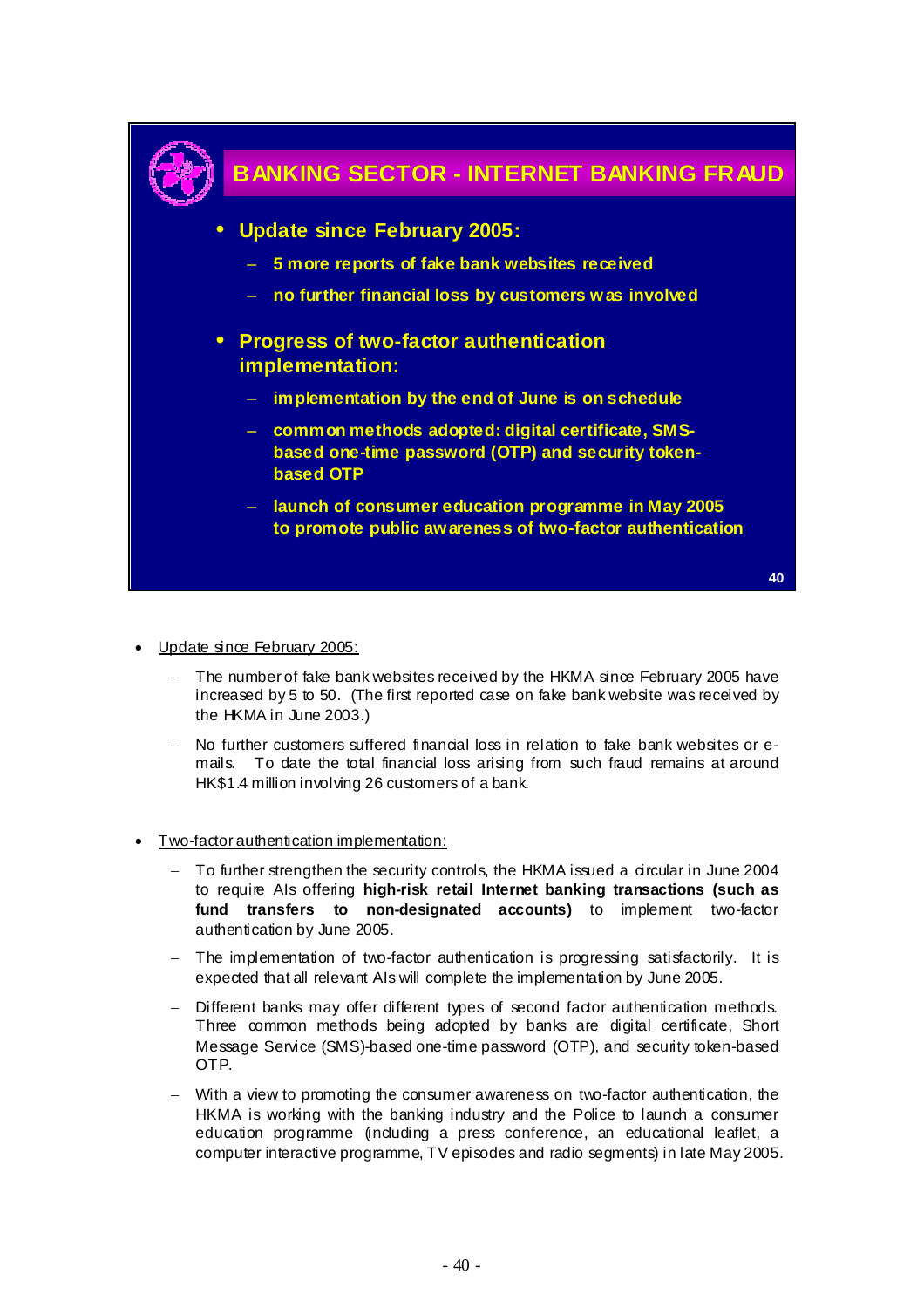

- Development of a safe and efficient financial infrastructure platform is key to the maintenance of Hong Kong as an international financial centre. Hong Kong currently has one of the most advanced financial infrastructure which meets the best international standards. Notwithstanding this, in the light of the new opportunities presented by the Mainland developments and the changing financial landscape and technology standards, the Financial Infrastructure Sub-Committee of the Exchange Fund Advisory Committee has started a review to take stock of where we are and map out a strategy to guide future development.
- Having considered the major opportunities and challenges that Hong Kong is expected to face in the coming years, we consider that the overall strategy should aim at developing a safe and efficient financial infrastructure for Hong Kong based on a multi-currency, multi-dimensional platform.
- The review will cover the Mainland related financial infrastructure, payment systems and the debt securities settlement system. It is expected to be completed in mid-2005. Implementation of the recommendations arising from the review will start in the second half of 2005.
- The Clearing and Settlement Systems Ordinance became effective on 4 November. Apart from Hong Kong dollar CHATS and CMU which are deemed to have been designated, three more systems induding the US Dollar CHATS, euro CHATS and the CLS System were designated. Each of the five designated systems was i ssued a certificate of finality to provide statutory protection to the settlement finality for transactions effected through these systems.
- To promote the general safety and efficiency of the designated systems, the HKMA will carry out ongoing oversight activities through one or more of the followings: off-site review of regulatory returns, on-site examinations of high risk areas, external audit report, meeting with the management and international co-operative oversight.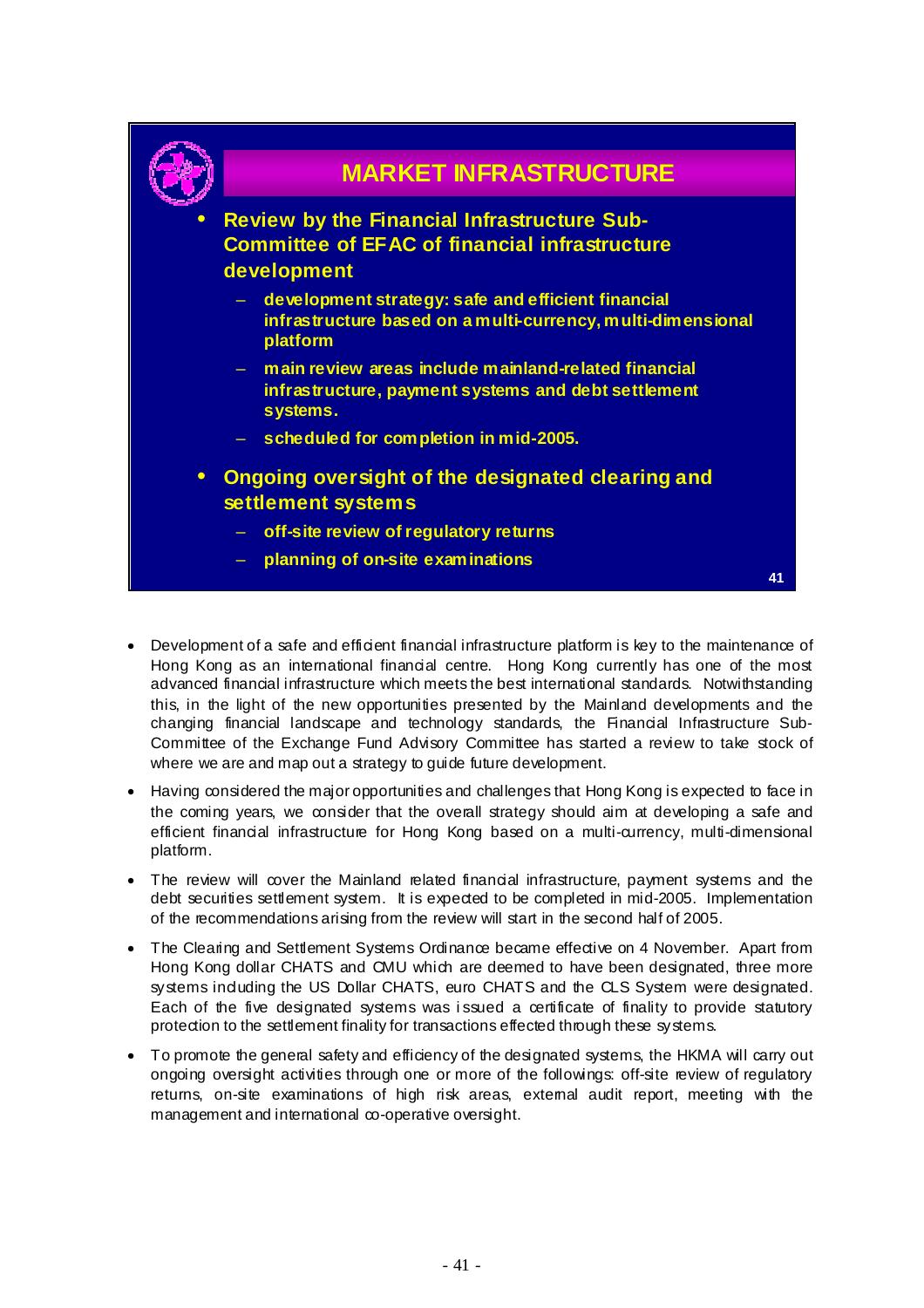

- Renminbi business
	- 38 banks have engaged in personal renminbi deposit, remittance and exchange services since 25 February 2004. Total outstanding renminbi deposits amounted to RMB13.9 billion yuan at the end of February 2005.
	- Since 18 January 2004, there has been a steady increase in the use of renminbi debit and credit cards by Mainland tourists in Hong Kong. The cumulative value of transactions by Mainland visitors using renminbi cards to spend and make cash withdrawals in Hong Kong exceeds \$2.9 billion at the end of 2004. The average size of debit and credit card spending by Mainland tourists was \$2,989 per transaction.
	- The launch of renminbi services provides a new range of services for customers in Hong Kong, helps diversify banking business, and facilitates cross-border spending and economic integration between Hong Kong and the Mainland.
	- Further development of renminbi business in Hong Kong will follow three strategic directions:
		- (i) to explore the diversification of renminbi assets and liabilities of banks in Hong Kong;
		- (ii) to explore the provision of appropriate renminbi banking services for trade and other current account transactions between Hong Kong and the Mainland; and
		- (iii) to explore the feasibility of establishing a renminbi debt issuance mechanism in Hong Kong, which would facilitate the repatriation of renminbi back to the Mainland.
	- We are studying the establishment of a dearing and settlement platform for renminbi transactions so as to enhance their efficiency and safety.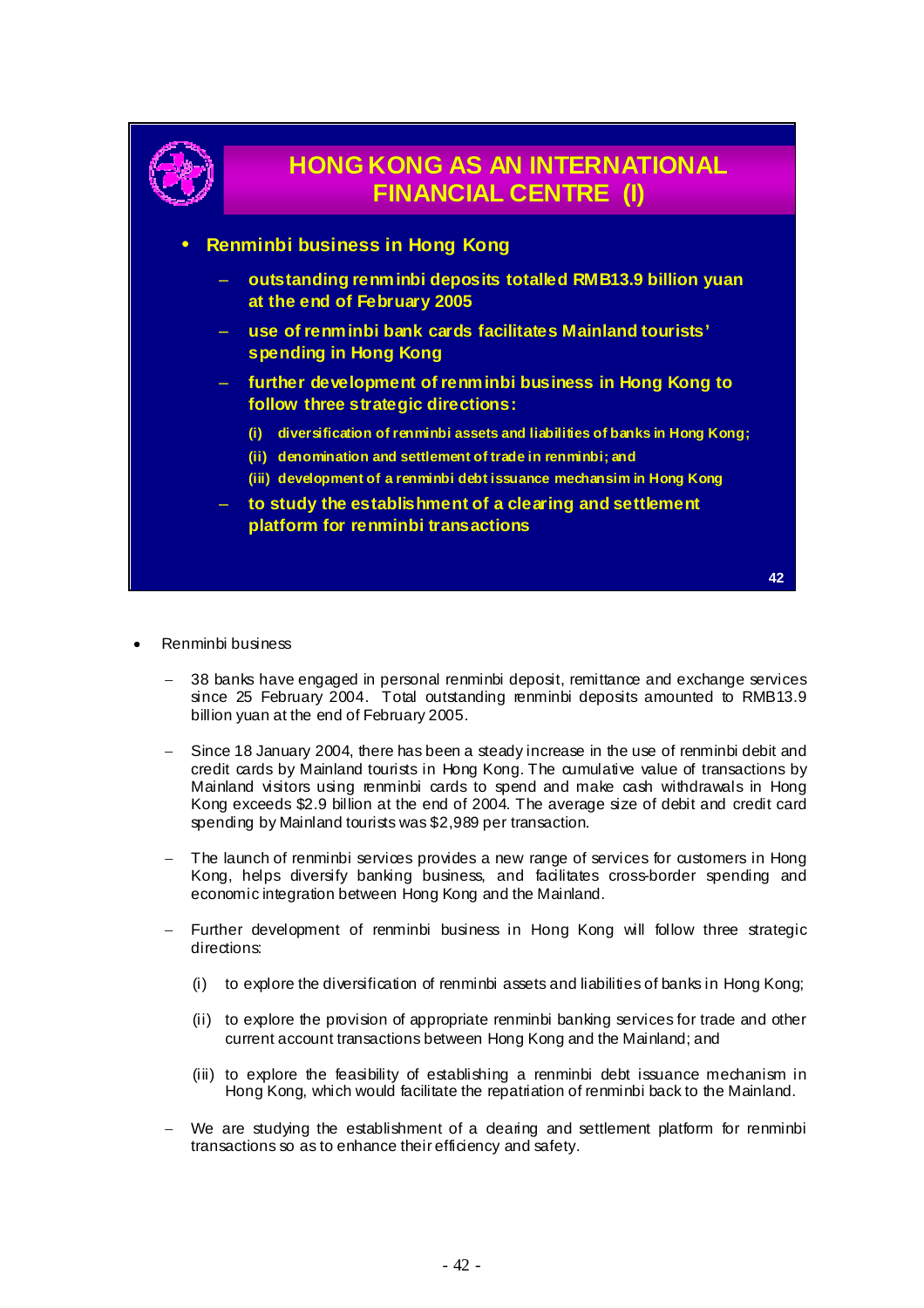

- As the Chairman of the EMEAP Working Group on Financial Markets, the HKMA has been driving the design and implementation of the ABF2.
- The ABF2 comprises two components:
	- **Pan-Asian Bond Index Fund (PAIF):** a single bond fund investing in sovereign and quasisovereign local currency-denominated bonds issued in the eight EMEAP markets.
	- Fund of Bond Funds (FoBF) is made up of eight Market-Funds, each of which will invest in sovereign and quasi-sovereign local currency-denominated bonds issued in the respective markets of the eight EMEAP economies.
- All ABF2 funds will be passively managed by private sector fund managers against a set of newlydeveloped bond indices.
- EMEAP has chosen Hong Kong as the initial place of listing for the PAIF on the basis of market attributes, efficiency and sophistication, taking into account such factors as stock market turnover, transaction costs, potential demand for EMEAP currency bonds as well as the legal and regulatory framework of the relevant markets.
- ABF2 will play a catalytic role in:
	- (i) Promoting new products The Hong Kong Sub-Fund will be the first ever fixed-income exchange-traded fund listed on the Hong Kong Stock Exchange;
	- (ii) Improving market infrastructure The family of bond market indices newly-developed for ABF2 will draw on price information supplied by various market participants, thereby having enhanced impartiality and credibility. The indices are important market infrastructure for the eight EMEAP markets concerned and will facilitate market participants to structure new products;
	- (iii) Minimising regulatory hurdles Some EMEAP economies are currently reviewing or changing their tax and regulatory regimes to facilitate cross-border investment. For instance, Malaysia has opened up its domestic market to issuances by Multilateral Development Banks (MDBs) and Multilateral Financial Institutions (MFIs), and exempted non-resident investors from withholding tax on the interest income received from investment in ringgit-denominated debt securities.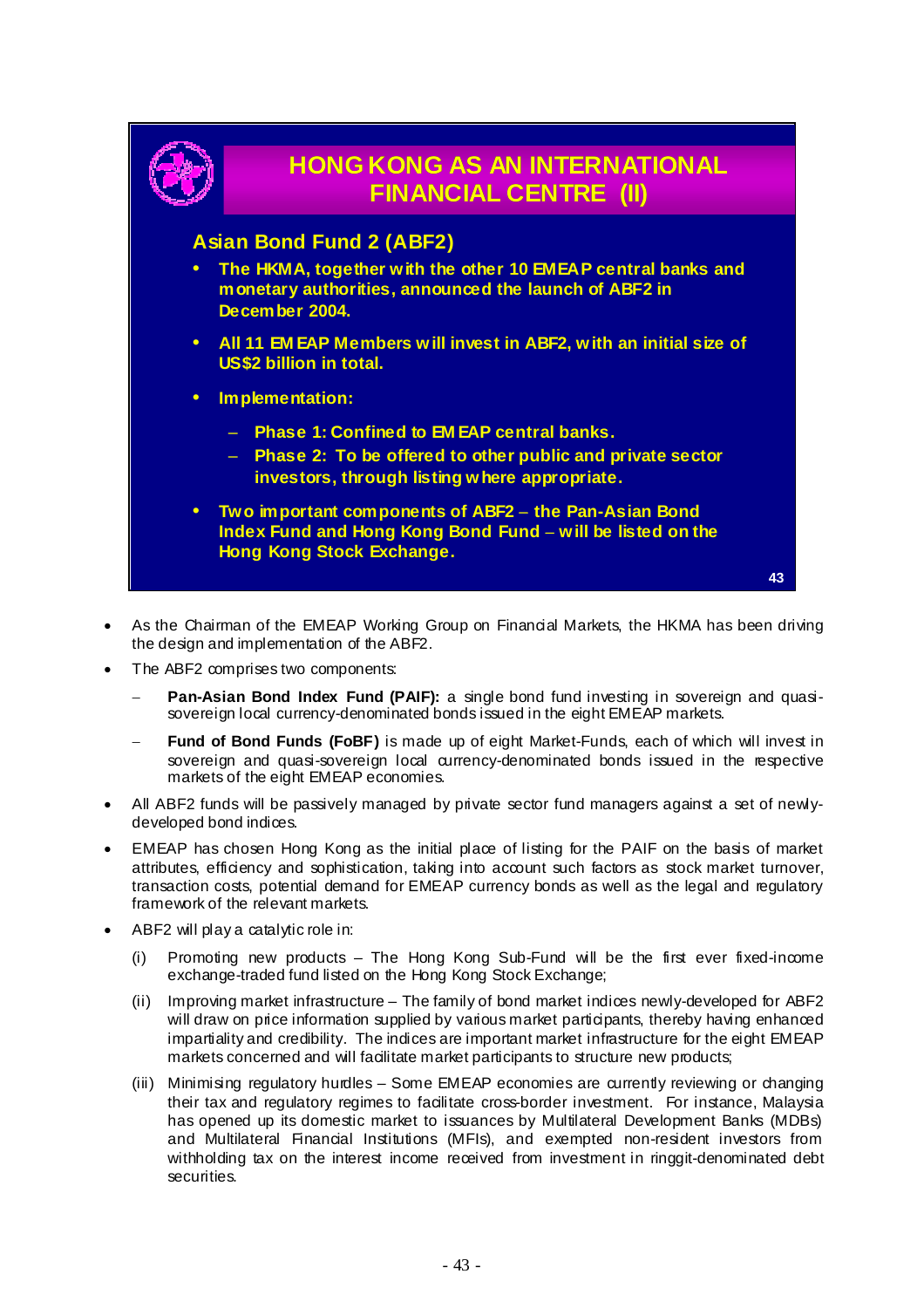

## **EXCHANGE FUND PERFORMANCE**

|                                                              | 2005 <sup>2</sup> | 20041            | 20031            | 20021            |    |
|--------------------------------------------------------------|-------------------|------------------|------------------|------------------|----|
| (HK\$ billion)                                               | Q <sub>1</sub>    | <b>Full Year</b> | <b>Full Year</b> | <b>Full Year</b> |    |
| Gain / (Loss) on HK equities*                                | (3.5)             | 12.0             | 21.2             | (11.8)           |    |
| Gain / (Loss) on other equities*                             | (0.9)             | 11.2             | 26.8             | (22.7)           |    |
| Exchange gain / (loss)                                       | (3.0)             | 8.5              | 22.9             | 27.2             |    |
| Total return from bonds, etc                                 | $-5.3$            | 25.0             | <b>18.8</b>      | 54.3             |    |
| <b>Investment income</b>                                     | (2.1)             | 56.7             | 89.7             | 47.0             |    |
| * including dividends                                        |                   |                  |                  |                  |    |
| <sup>1</sup> Audited figures; <sup>2</sup> Unaudited figures |                   |                  |                  |                  |    |
|                                                              |                   |                  |                  |                  |    |
|                                                              |                   |                  |                  |                  | 44 |

• Year-to-date investment income at end-March 2005 registered a marked-to-market loss of HK\$2.1billion because of the fall in the Hong Kong equity market and the strengthening of the US dollar against other currencies.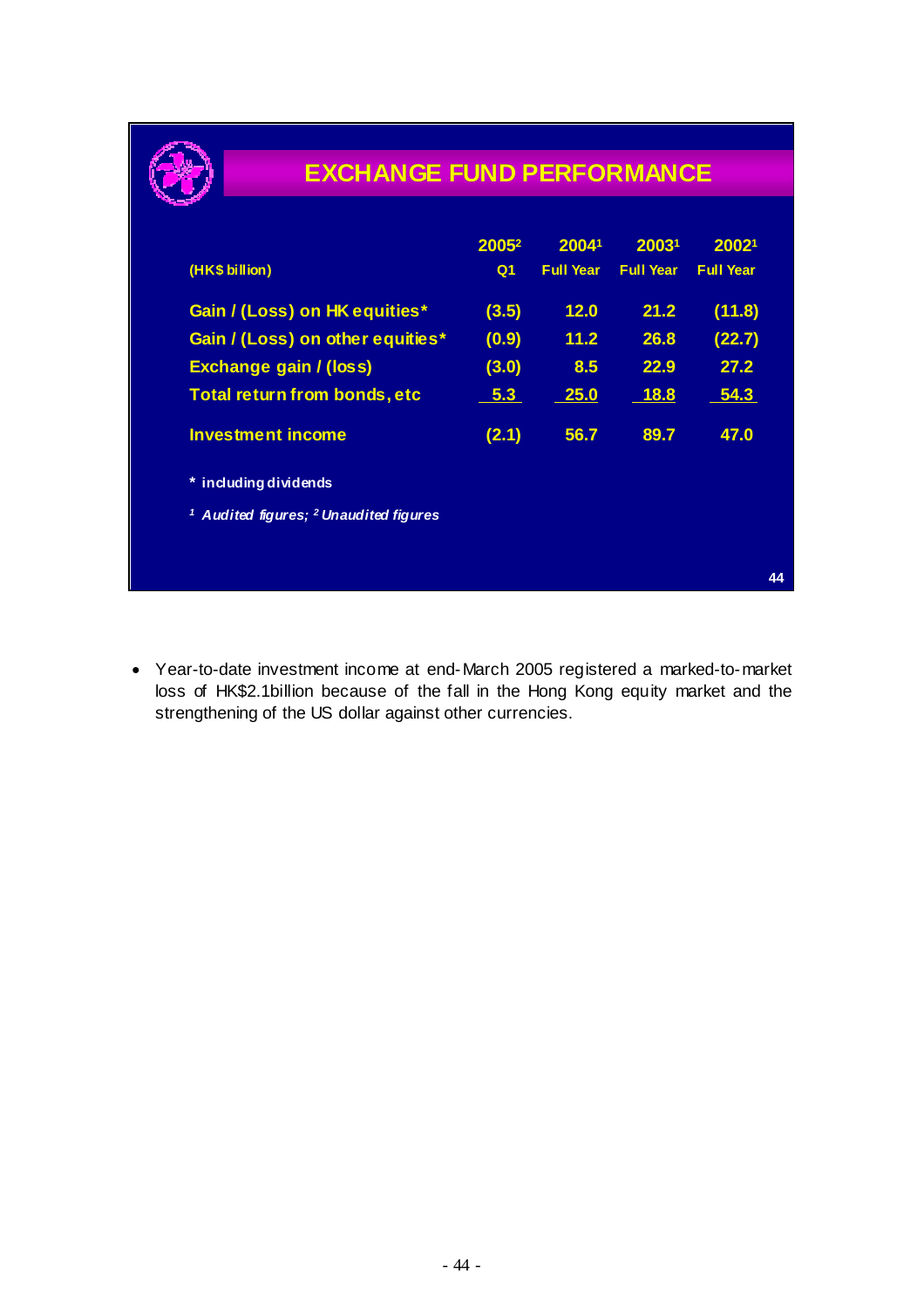

## **EXCHANGE FUND CHANGE IN ACCUMULATED SURPLUS**

|                                                                      | 2005                      |               |                | $2004 -$                  |                           |                |
|----------------------------------------------------------------------|---------------------------|---------------|----------------|---------------------------|---------------------------|----------------|
| (HK\$ billion)                                                       | Q1                        | Full Year*    | Q <sub>1</sub> | Q <sub>2</sub>            | Q3                        | Q <sub>4</sub> |
| Investment income / (loss)                                           | (2.1)                     | 56.7          | 16.8           | (7.2)                     | 14.1                      | 33.0           |
| <b>Other Income</b>                                                  | 0.0                       | 0.2           | 0.0            | 0.1                       | 0.0                       | 0.1            |
| <b>Interest and expenses</b>                                         | (1.3)                     | (4.8)         | (1.1)          | (1.1)                     | (1.3)                     | (1.3)          |
| Net investment income / (loss)                                       | (3.4)                     | 52.1          | 15.7           | (8.2)                     | 12.8                      | 31.8           |
| Treasury's share                                                     | 0.7                       | (14.5)        | (4.5)          | 2.1                       | (3.6)                     | (8.5)          |
| <b>Revaluation gain on premises</b><br>affecting accumulated surplus | $\overline{\mathbf{0.0}}$ | <u>__0.9_</u> | 0.0            | $\overline{\mathbf{0.0}}$ | $\overline{\mathbf{0.0}}$ | 0.9            |
| Increase / (Decrease) in<br><b>EF accumulated surplus</b>            | (2.7)                     | 38.5          | 11.2           | (6.1)                     | 9.2                       | 24.2           |
| * Audited figures                                                    |                           |               |                |                           |                           |                |
|                                                                      |                           |               |                |                           |                           | 45             |

- The investment income of the Exchange Fund is inevitably linked to the performance of the major financial markets.
- In 2005 Q1, investment income suffered from the rebound of the US dollar, the rise in bond yields and the fall in equity markets. We expect the rest of 2005 to be as challenging as the first quarter of the year.
- Short-term investment performance can fluctuate w idely. The table above shows investment income quarter by quarter and illustrate how quarterly income varies w idely.
- In view of the purpose of the Exchange Fund w hich requires high liquidity and security, it is more appropriate to view the investment income of the Exchange Fund from a longer-term perspective.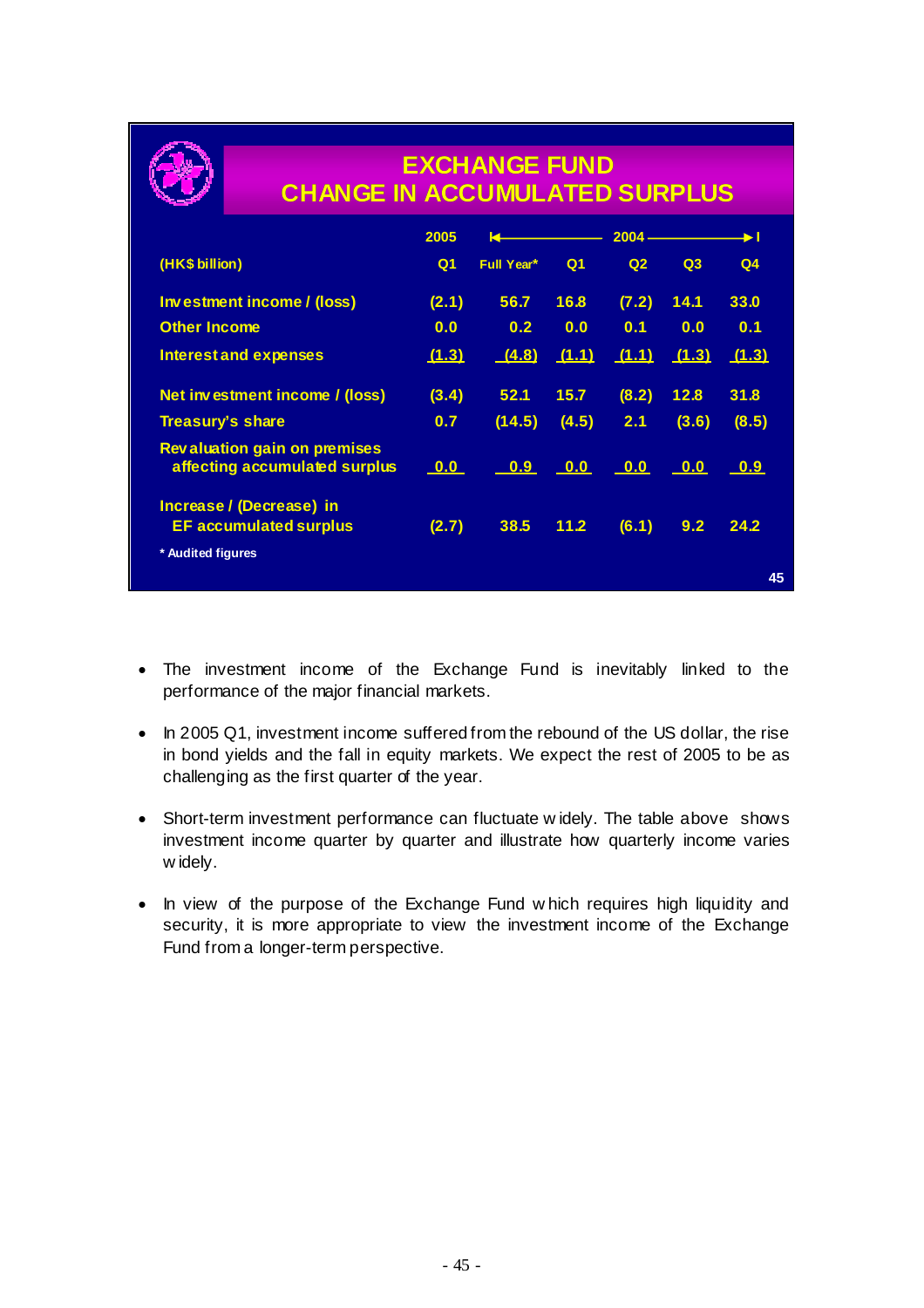

- In 2004, the euro and yen appreciated 7.8% and 4.6% against the US dollar respectively. Concern over tw in deficits in the US depressed the value of the US dollar.
- In 2005 expectations for continued increases in US interest rates provided some support to the US dollar. As a result, the US dollar has appreciated 4.1% and 4.7% against the euro and yen respectively since the end of last year. How ever, imbalances in the global financial system have worsen. The uncertain outlook on grow th in view of high energy prices and the increasing size of the imbalances suggest that the US dollar w ill seesaw through the rest of the year.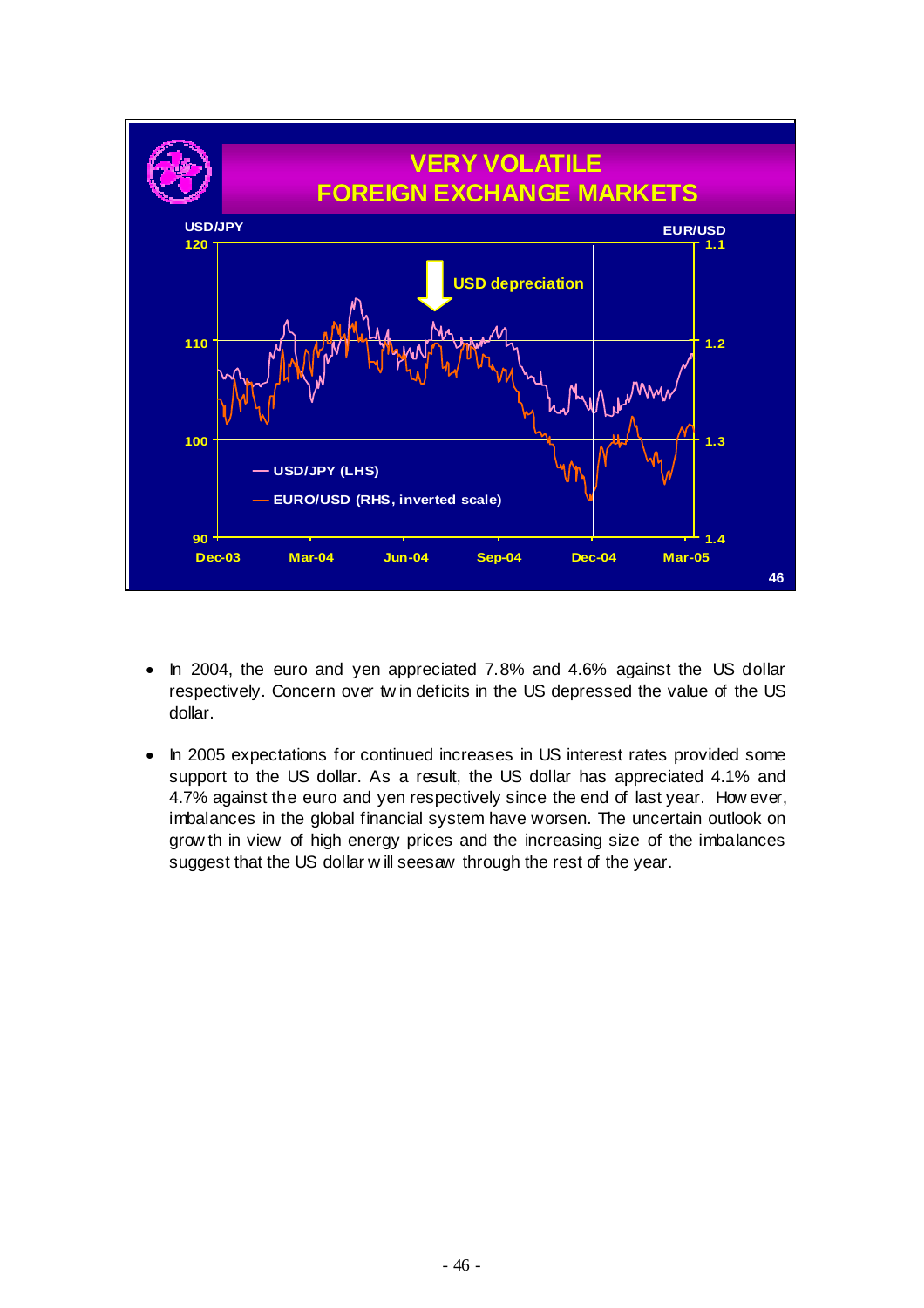

- In 2004, the Hang Seng Index and the S&P500 rose by 13.2% and 9.0% respectively.
- Since the beginning of 2005, the US equity market has been negatively affected by high energy prices and concerns over the sustainability of grow th in the US. The sombre mood of the US equity market has spilled over to other markets, including Hong Kong w hich has also become w ary of possible declining exports to the US. Up to 18 April, the S&P 500 and the Hang Seng Index have declined by 5.4% and 6.1% compared w ith the end of 2004.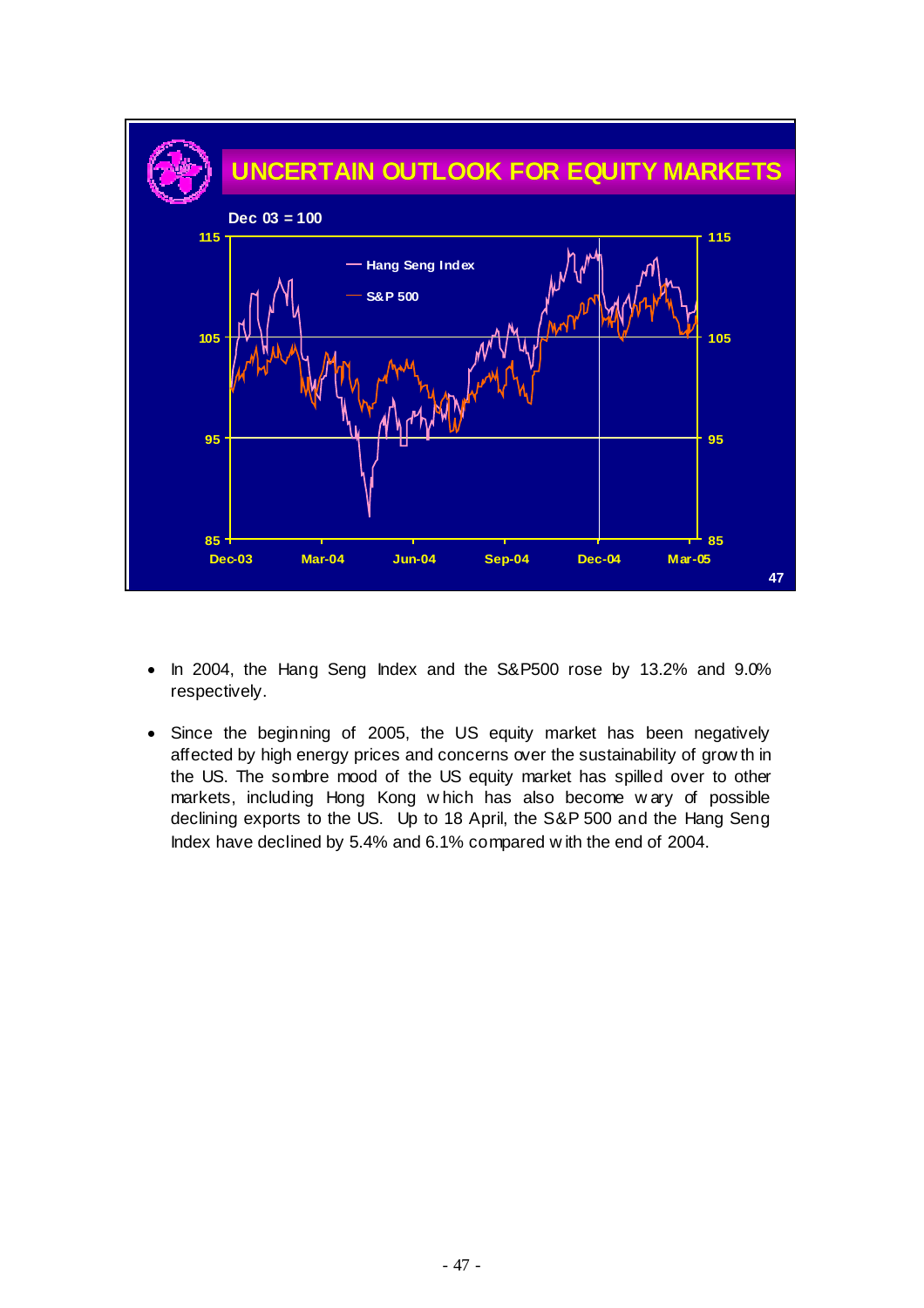

- The US Fed is expected to continue to tighten monetary policy at a measured pace throughout 2005.
- The rate increase expectation has translated into high volatility in interest rates. The green line show s the US 10-year Treasury note yield while the yellow line represents the price of the US 10yr Treasury note future contract. The w avers in the line indicate the sensitivity of the market to changes in the expectations of inflation. Since June 2004, the US Fed has increased interest rates by 175 basis points from 1% to 2.75%. As the Fed Fund Target rate edges tow ards more neutral ground, the uncertainty surrounding future Fed action increases.
- We expect the uncertain outlook in currency, equity and bond markets to continue.